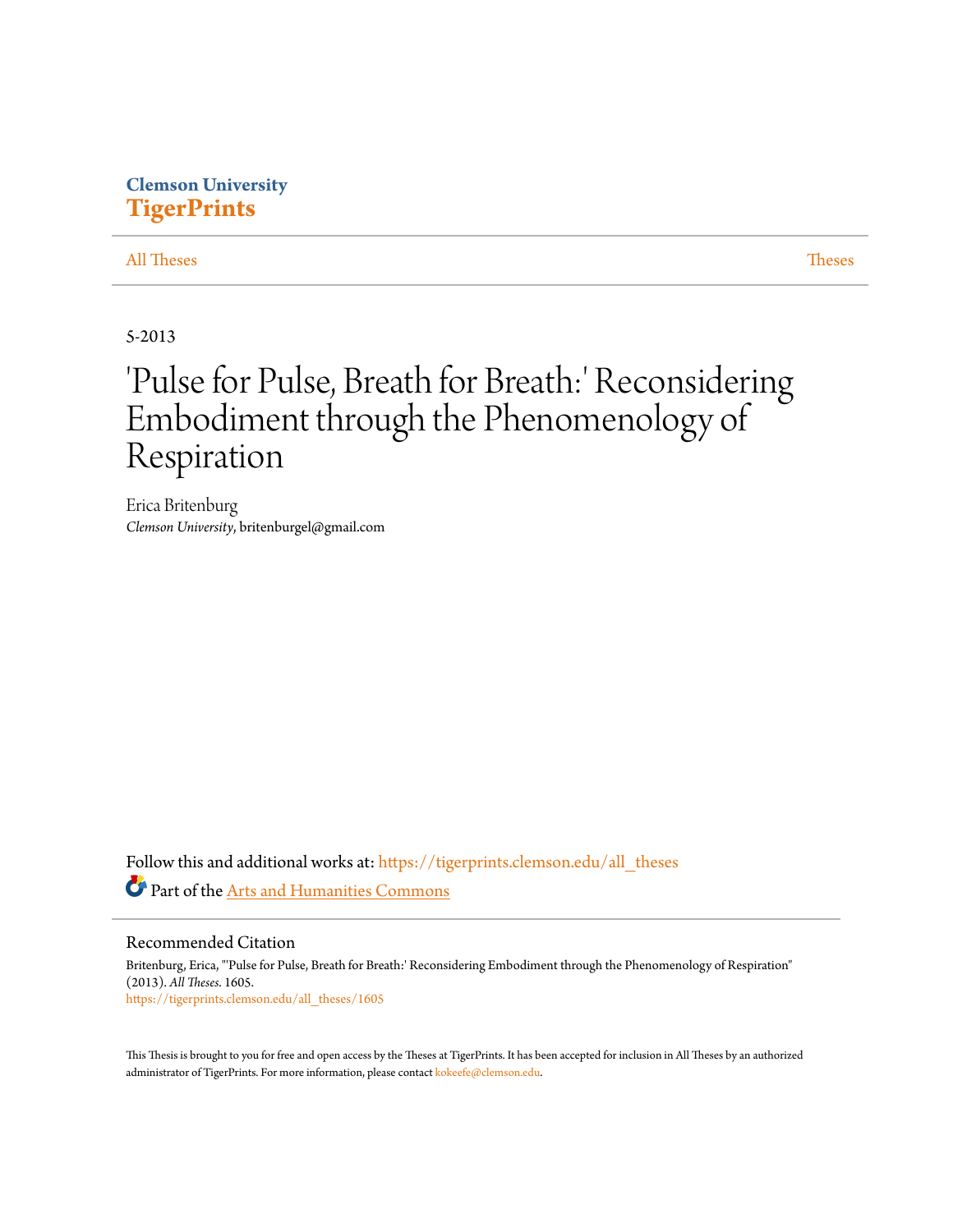## "PULSE FOR PULSE, BREATH FOR BREATH:" RECONSIDERING EMBODIMENT THROUGH THE PHENOMENOLOGY OF RESPIRATION

A Thesis Presented to the Graduate School of Clemson University

In Partial Fulfillment of the Requirements for the Degree Master of Arts English

> by Erica Lynn Britenburg May 2013

Accepted by: Dr. Erin M. Goss, Committee Chair Dr. Scot Barnett Dr. Catherine Paul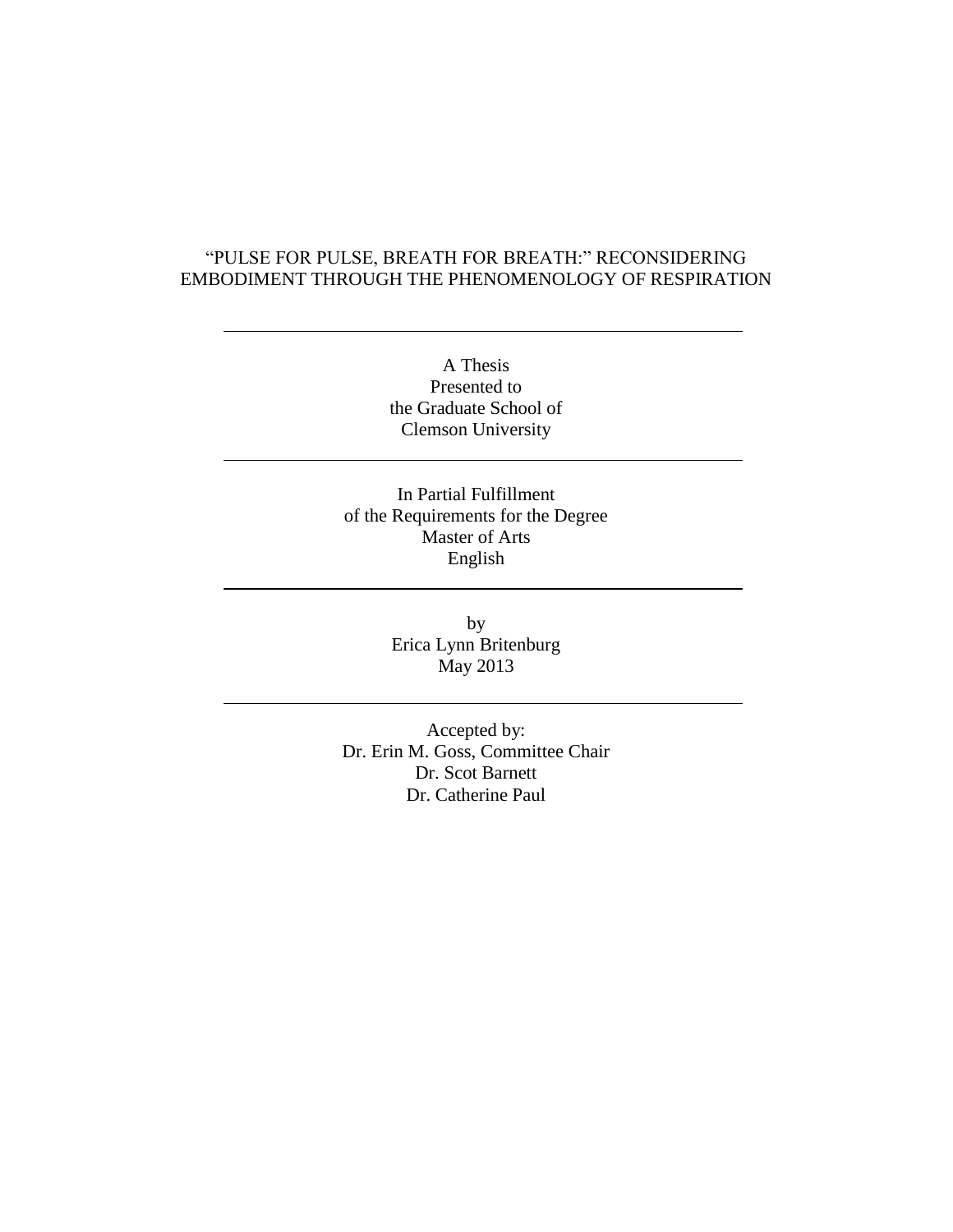#### ABSTRACT

A phenomenological examination of the respiratory process reveals that possessing the ability to breathe carries with it more significance than an action that solely supports life: capable of leaving the immediate confines of the body, the breath is an enigmatic extension of the self. This particular traversing capability of the active body challenges notions of what it means to be fully embodied by indicating the possibility of subjective expansion outside that which is tangible and fleshly. Due to the intertwining and exchanging characteristics implicit within respirational activity, the sensational boundaries of subject and object become conflated with one another; the sensations experienced and transferred between the two must then be considered as a critical component in the development and evaluation of an embodied being. Phenomenal embodiment extends beyond an individual's habitation solely within and for itself; it manifests within the recognition of sensation through an exchangeable respiration between bodies. Drawing from the theoretical considerations of Maurice Merleau-Ponty, this thesis will focus primarily on the treatment of respiration and sensation within Christina Rossetti's mythic poem "Echo," establishing the ways in which the intercorporeal crossing of subject and object upon the intersection of their breath is the communicative catalyst through which the phenomenal presence of one's sense of self is engendered and sustained.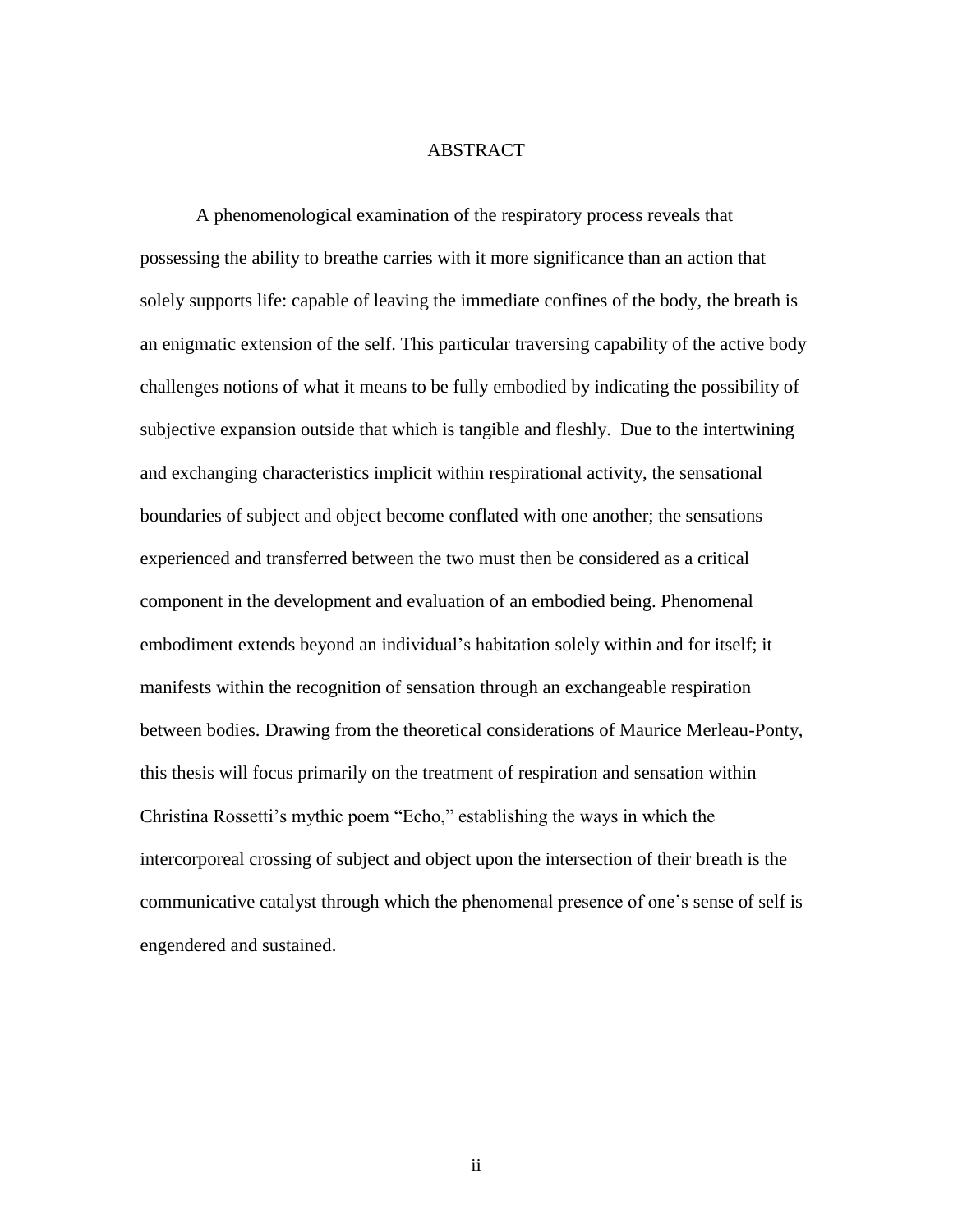# TABLE OF CONTENTS

|                                                                                                                | Page |
|----------------------------------------------------------------------------------------------------------------|------|
|                                                                                                                |      |
|                                                                                                                |      |
| <b>THESIS</b>                                                                                                  |      |
| I.<br>"PULSE FOR PULSE, BREATH FOR BREATH:" RECONSIDERING<br>EMBODIMENT THROUGH THE PHENOMENOLOGY OF           |      |
| <b>Resuscitating Echo and Reviving Sensation</b><br>Reviving Merleau-Ponty's "Intertwining:" Engaging with the |      |
| 31-32                                                                                                          |      |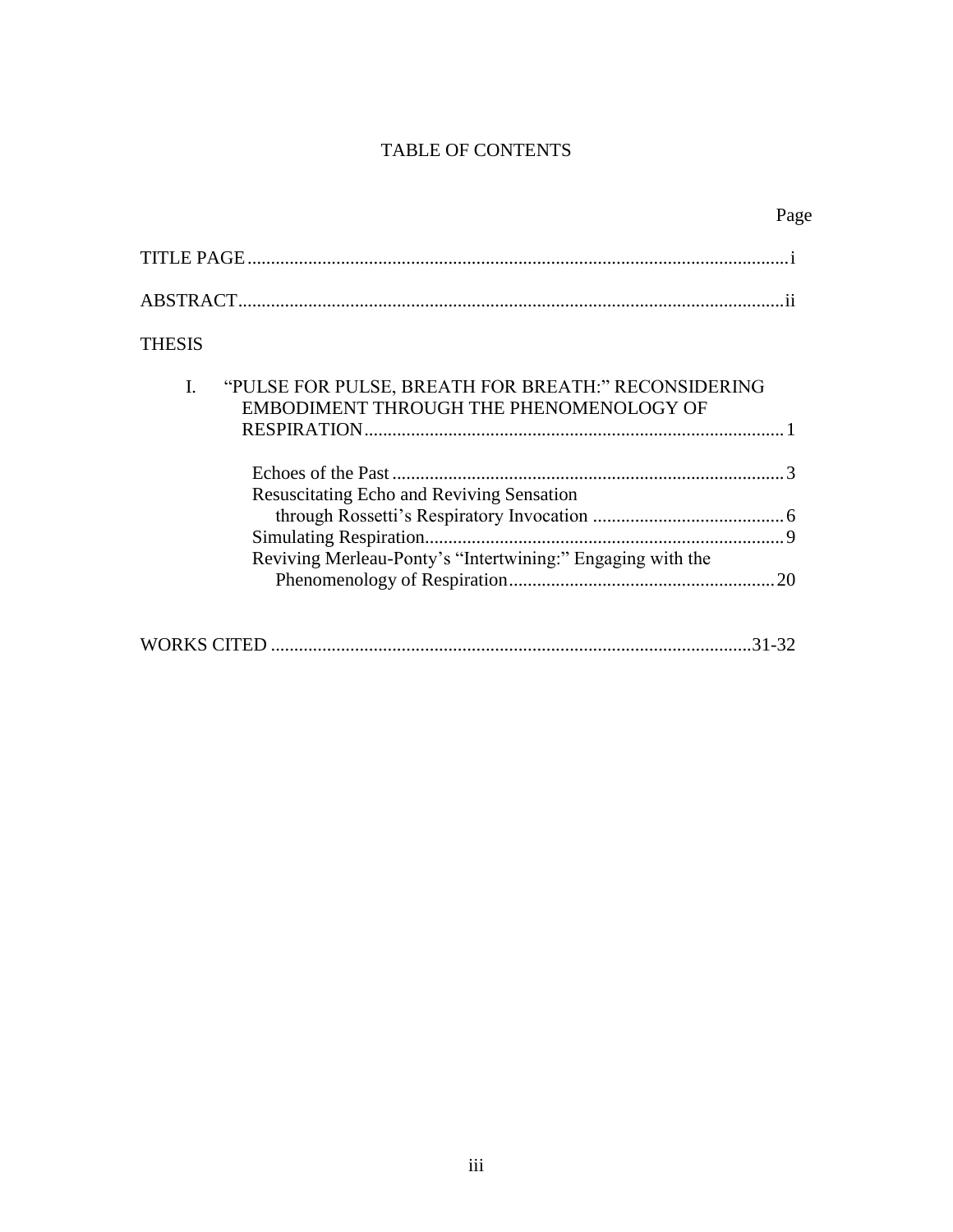### "PULSE FOR PULSE, BREATH FOR BREATH:" RECONSIDERING EMBODIMENT THROUGH THE PHENOMENOLOGY OF RESPIRATION

Deviating slightly from its most basic biological definition,<sup>1</sup> the act of respiration is understood in the following theoretical and literary analysis as that which functions as more than an external manifestation of a life-sustaining necessity. The oscillation between inhalation and exhalation not only pumps the heart and circulates the blood, but this process also creates an opportunity to become aware of one's own breath beyond its participation in sustaining the body. As it passes through bodily openings, the breath serves as a tangible affirmation of one's living presence in the world. From a phenomenological perspective, an examination of the respiratory process reveals that possessing the ability to breathe carries with it more significance than an action that solely supports life: capable of leaving the immediate confines of the body, the breath is an enigmatic extension of the self. This particular traversing capability of the active body challenges notions of what it means to be fully embodied by indicating the possibility of subjective expansion outside that which is tangible and fleshly. Due to the intertwining and exchanging characteristics implicit within respirational activity, the sensational boundaries of subject and object become conflated with one another; the sensations experienced and transferred between the two must then be considered as a critical component in the development and evaluation of an embodied being. Phenomenal embodiment extends beyond an individual's habitation solely within and for itself; it

 $\overline{a}$ 

<sup>&</sup>lt;sup>1</sup> Respiration is the distribution of energy through the cells and tissues of an organism. It is also the process by which Oxygen and Carbon Dioxide are exchanged between an organism and its environment. (Oxford English Dictionary Online)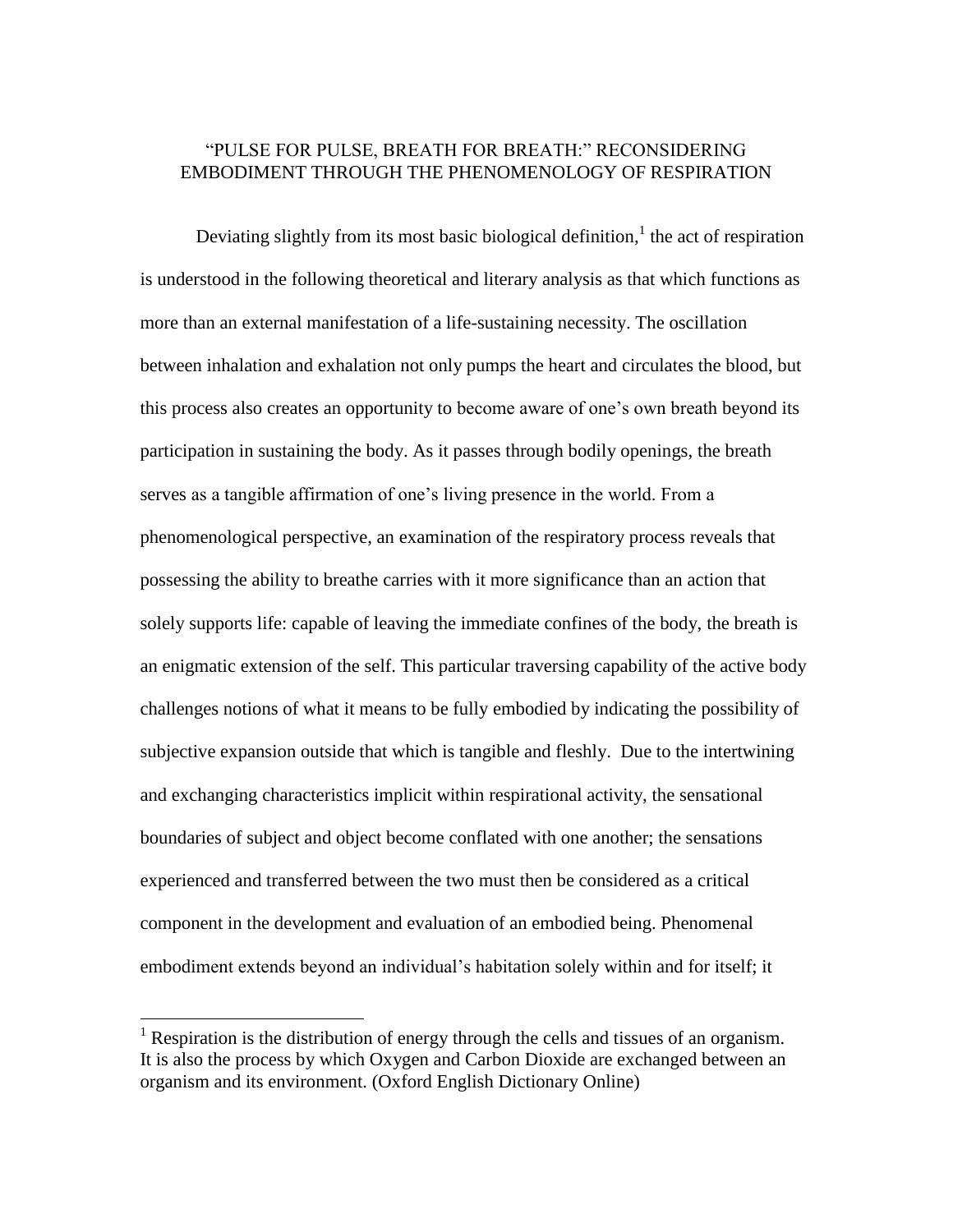manifests within the recognition of sensation through an exchangeable respiration between bodies. Drawing from the theoretical considerations of Maurice Merleau-Ponty, this thesis will focus primarily on the treatment of respiration and sensation within Christina Rossetti's mythic poem "Echo," establishing the ways in which the intercorporeal crossing of subject and object, upon the intersection of their breath, is the communicative catalyst through which the phenomenal presence of one's self is engendered and sustained.

Attention to respiratory action reveals that the process of becoming embodied is situated at the indistinct periphery between a subject and object. The air that organic beings breathe billows in and out of bodies without regard for the indicative boundaries of self and other. A simultaneous engagement with air through a shared space results in an unavoidably intimate interaction between bodies. The act of taking in another's breath suggests that the bodily boundaries that supposedly distinguish subject from object are, in fact, phenomenally much more porous than may be thought. Whereas this blurring may appear to compromise an individual's state of embodiment, it is through this phenomenal interaction between the breath of a subject and that of an object—the hazy transgression of space within and through bodies—that one exists as an embodied person. Within this intercorporeal paradigm, the individual is always already embodied as the sensations generated from and through another breathing body regenerate the self, even when a felt sense of disembodiment challenges the individual's perceived stability within the world.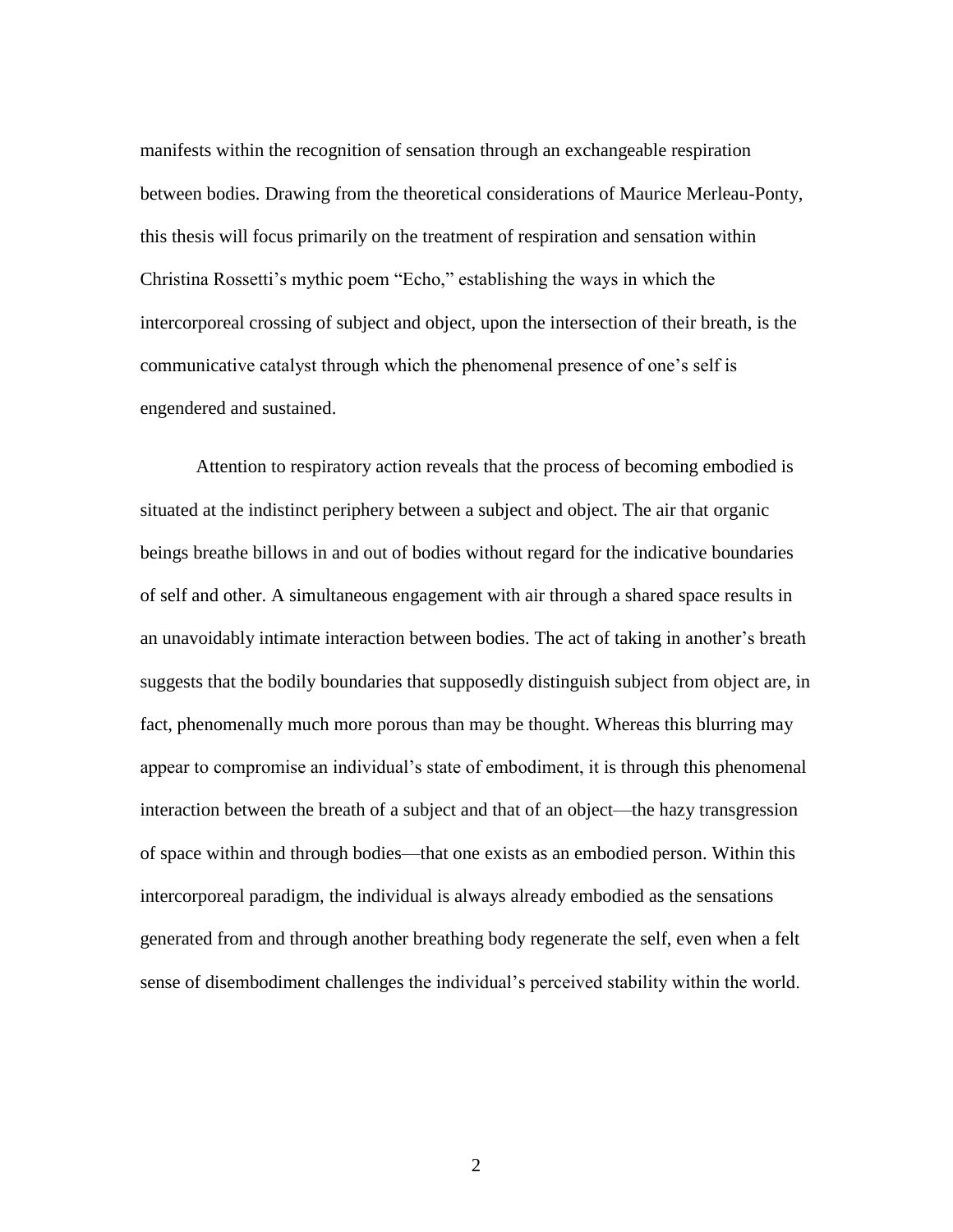#### ECHOES OF THE PAST

A turn to the figure of Echo offers an opportunity to examine respiration as it has subtly accompanied a long history of literary criticism focused primarily on the tragic figure's deterioration into a disembodied voice. Though implicated in the discussion of Echo's vocal abilities as a measure of her embodiment, in Ovidian discussions the breath has never been examined independently, or as a means to calibrate her intercorporeal existence. Using the traditional narrative of Echo and Narcissus as a referential point, Echo's respiratory existence at the beginning of the Rossetti poem indicates that she might be capable of regaining sensory communication. As a result Echo would gain a level of intercorporeality with Narcissus even though they are both limited within the confines of their respective curses. Rossetti's placement of Echo as the sole speaker proves to be a substantial departure from the original Ovidian narrative which says of Echo, "She cannot choose but wait the moment when his voice may give to her an answer" (Ovid 370), which indicates that she is a figure incapable of generating her own language. By giving her an independently functioning monologue rather than limiting her to mere repetition, Rossetti's narrative transforms Echo from being reliant upon another's utterances to being capable of producing unique thought and speech. In giving Echo an independent voice, Rossetti allows her to possess some scant amount of subjectivity, enough to acknowledge her own tragic devolution into a disembodied state. Echo's ability to speak suggests that that which remains should not be interpreted as an empty non-entity but instead as a corporeal remnant, though the devastation to the body left behind is perhaps a more crushing fate. Echo's existence within the world has not been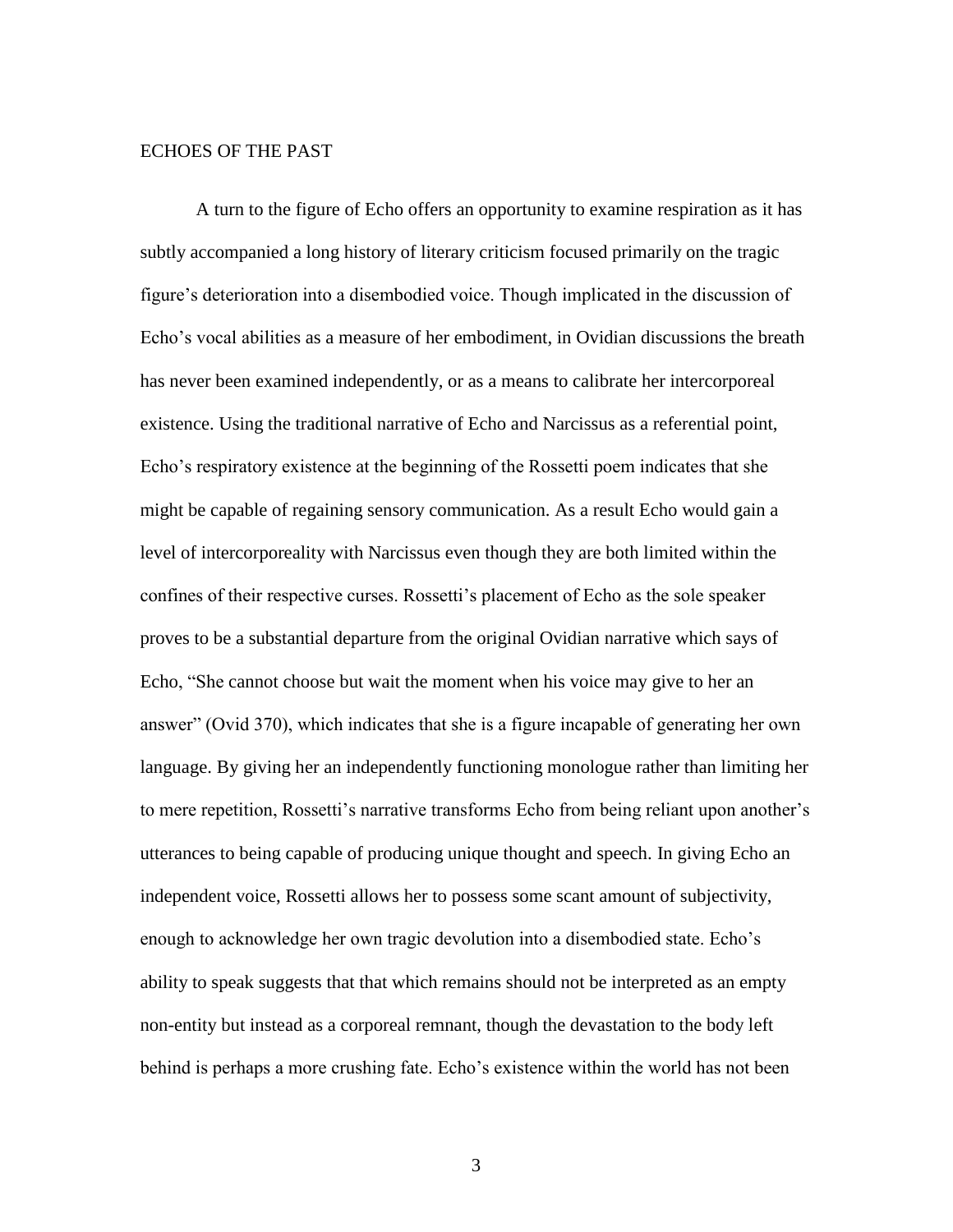done away with entirely but has instead cruelly withered to a disjointed husk. In this particular state, Echo's remains are similar to a fading ember, a fleck which lingers between existing, albeit quite unstable, and being extinguished. The devastation to the subjective self in this purgatorial scenario is unfathomably traumatic and yet, within Rossetti's lines is a suggestion that there is the small chance of mending that which is broken. Through a calling out, observation, simulation, and literal taking in of another's sensation and bodily action, what is left of Echo generates a type of validation and phenomenal appearance of the self, resulting in the production of the breath underlying the very words she is forced to speak.

According to the Ovidian myth from *Metamorphoses*, Echo is obligated to mimic the language of another while lacking the ability to craft her own response. Scholars have long insisted that the tragedy of Echo lies in the symbolic elements lost alongside the disintegration of voice as she progressively disintegrates from silent body to nothing more than a name and reverberation of another's call. As the corporeal ability to vocalize becomes increasingly compromised and then completely suffocated, so do the metaphorical representations of agency, power and subjectivity. The theoretical approaches by Gayatri Spivak in "Echo" and Jacques Derrida's articulations in the eponymous documentary, "Derrida," attend to Echo as a corporeal representation of the impossibility of speech and the relative struggle and inability to decipher unwavering meaning from language. While reading the dissolution of Echo is significant in that it aids in the identification of what is lost, the scholarship as a whole hesitates to explore the repercussions of Echo's direct loss of her body. Derrida ruminates on a compelling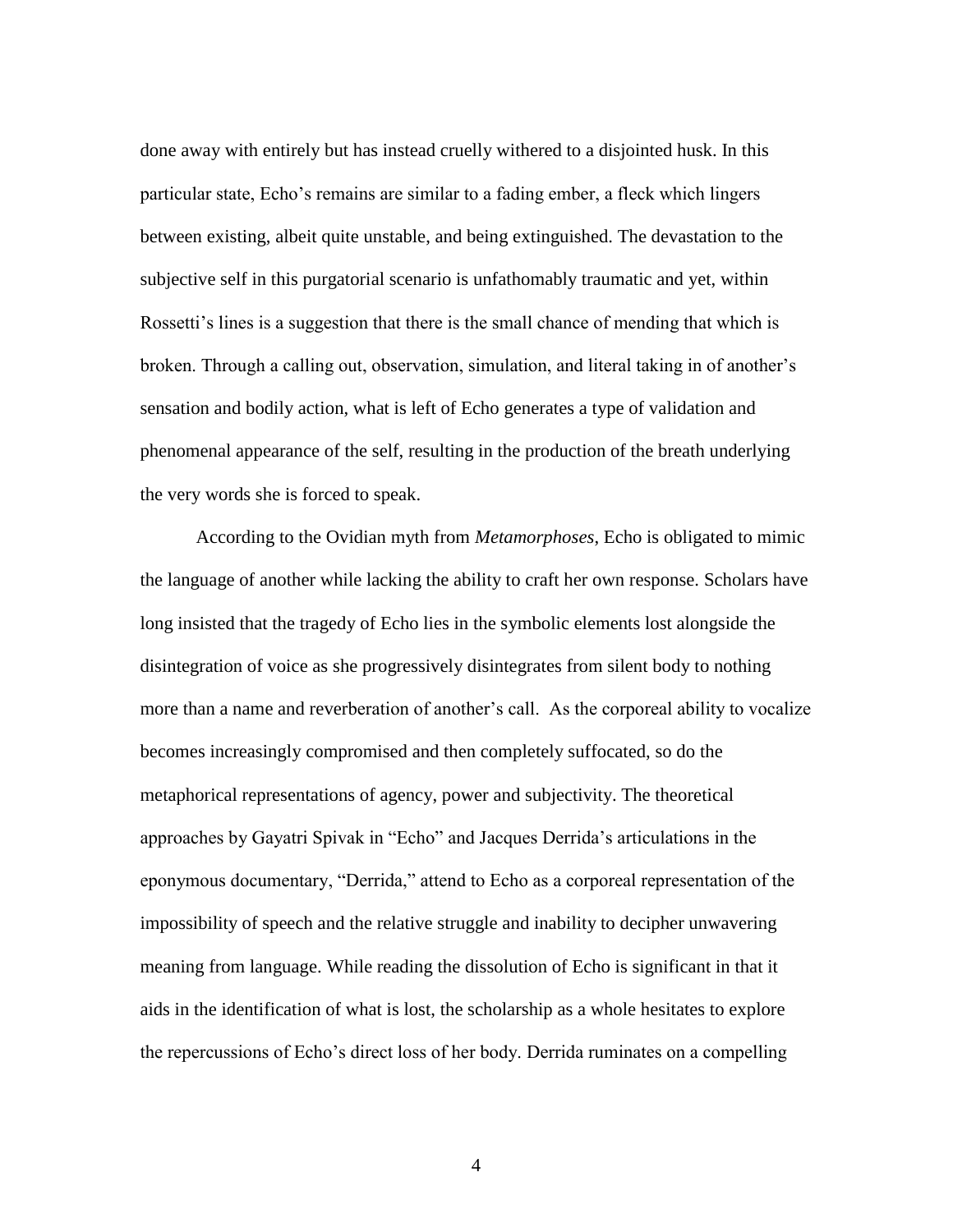moment where he says that Echo "speaks in such a way that the words become her own" (Derrida*).*Though he references the appropriation of voice, it is possible that there are alternative means, like sensation and respiration, through which Echo finds a new way to "speak" through the body.

Not attending to the loss of the palpable body and its experiences hinders the recognition of a potential revival of Echo's embodiment. Ultimately, grasping onto Echo's extreme devolution to take hold of larger linguistic and social stakes compromises the productivity of a discussion of Echo's voice. Echo is consistently flagged as a representational figure but readings of Echo as a body suffering from feelings of disembodiment due to her inability to speak, to be heard and to be seen, are few and far between. Two related explanations might account for the relative absence of theoretical offerings of recovery. First, perhaps the loss is so incredibly devastating that finding ways around this disjointing are essentially futile. Secondly, it is likely that these critical investigations strictly work within the Ovidian myth where Echo's body has already dissolved so there is effectively no chance to become re-embodied due to the inescapable fact that there is no longer an actual body. Whereas this gap exists in critical works surrounding the myth, there is, however, a potentially productive response located in Christina Rossetti's poem. Throughout the lines of "Echo," she takes pause within Ovid's story at the moment when Echo still possesses a body, though spectral, to offer phenomenal simulation as a means to craft a route back to embodiment through sensational interactivity, and thus to revive that which has been all but destroyed.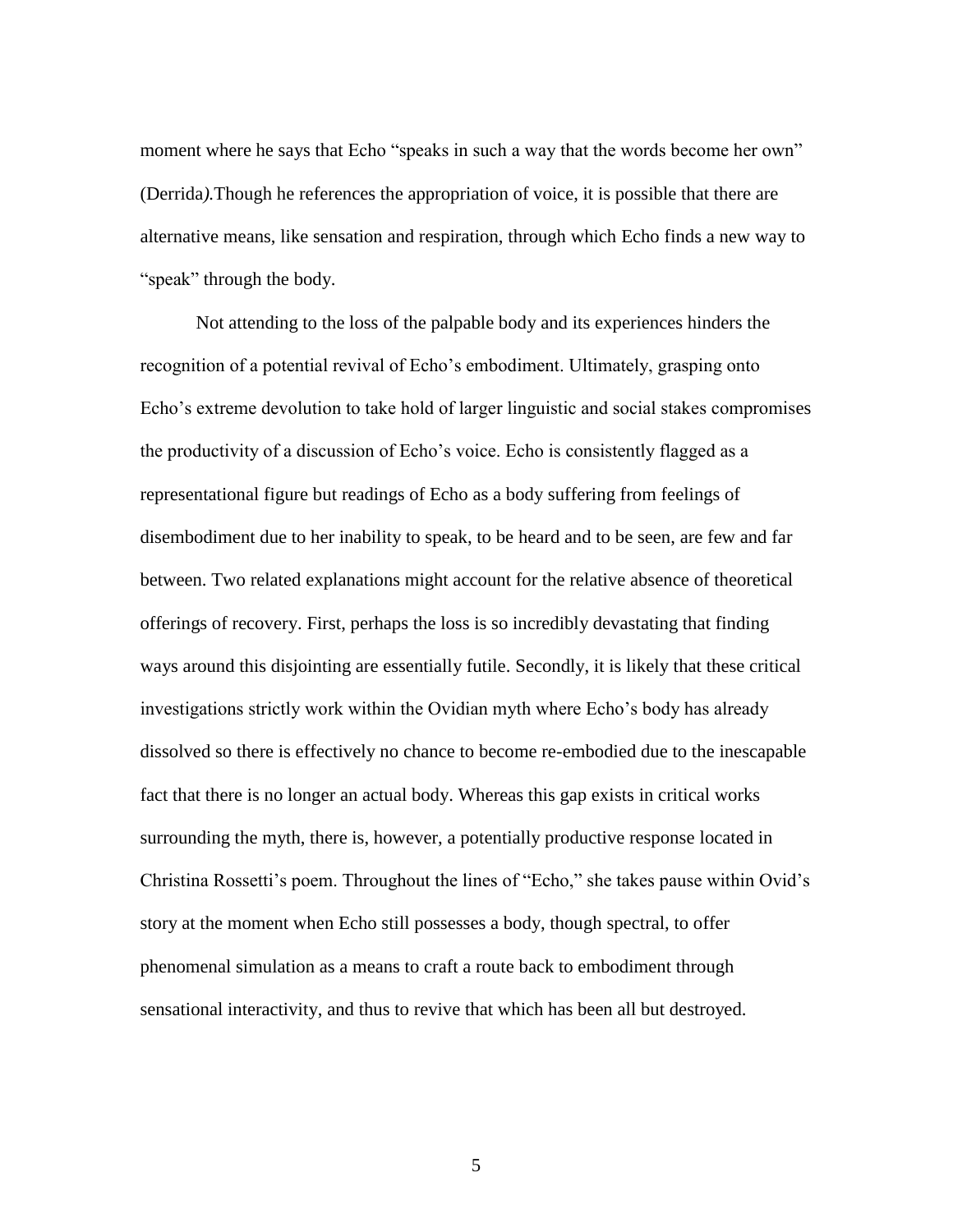# RESUSCITATING ECHO AND REVIVING SENSATION THROUGH ROSSETTI'S RESPIRATORY INVOCATION

By crafting the poem around the Echo narrative and making her the speaker, Christina Rossetti creates an alternative space through which her character can communicate, breathe and sense. "Echo" begins with an invocation presumably for Narcissus, though it is not explicitly stated that it is to him that she beckons, to return to and recognize her as a complementary body participating in phenomenal intercorporeality. Throughout the poem, Echo pleads for this return so that their feelings of decomposition could perhaps cease or be mitigated through a harmonious union of breath. In the midst of these invitational lines are hesitations which highlight the intensity of Echo's bodily and sensational losses. Though the poem concludes without a definite moment of reestablished embodiment, it is through allusions to a shared breath and corresponding sensational exchange that Rossetti seems to suggest Echo experiences embodiment through intercorporeality.

A review of Rossetti's works in addition to "Echo" reveals a propensity to situate her female characters in a position of sensory deprivation. This absence or withholding of sensory capability is particularly evident in "Goblin Market" and "In an Artist's Studio." Many of Rossetti's characters lack the ability to see, hear, taste or feel in full capacity and are subsequently granted these bodily experiences through some type of exchange with other, mostly masculine, bodies. "Goblin Market," for example, focuses on the physical and psychological repercussions of a pair of sisters who, after the youngest has indulged in the goblins' forbidden fruit, become increasingly disembodied as a result of their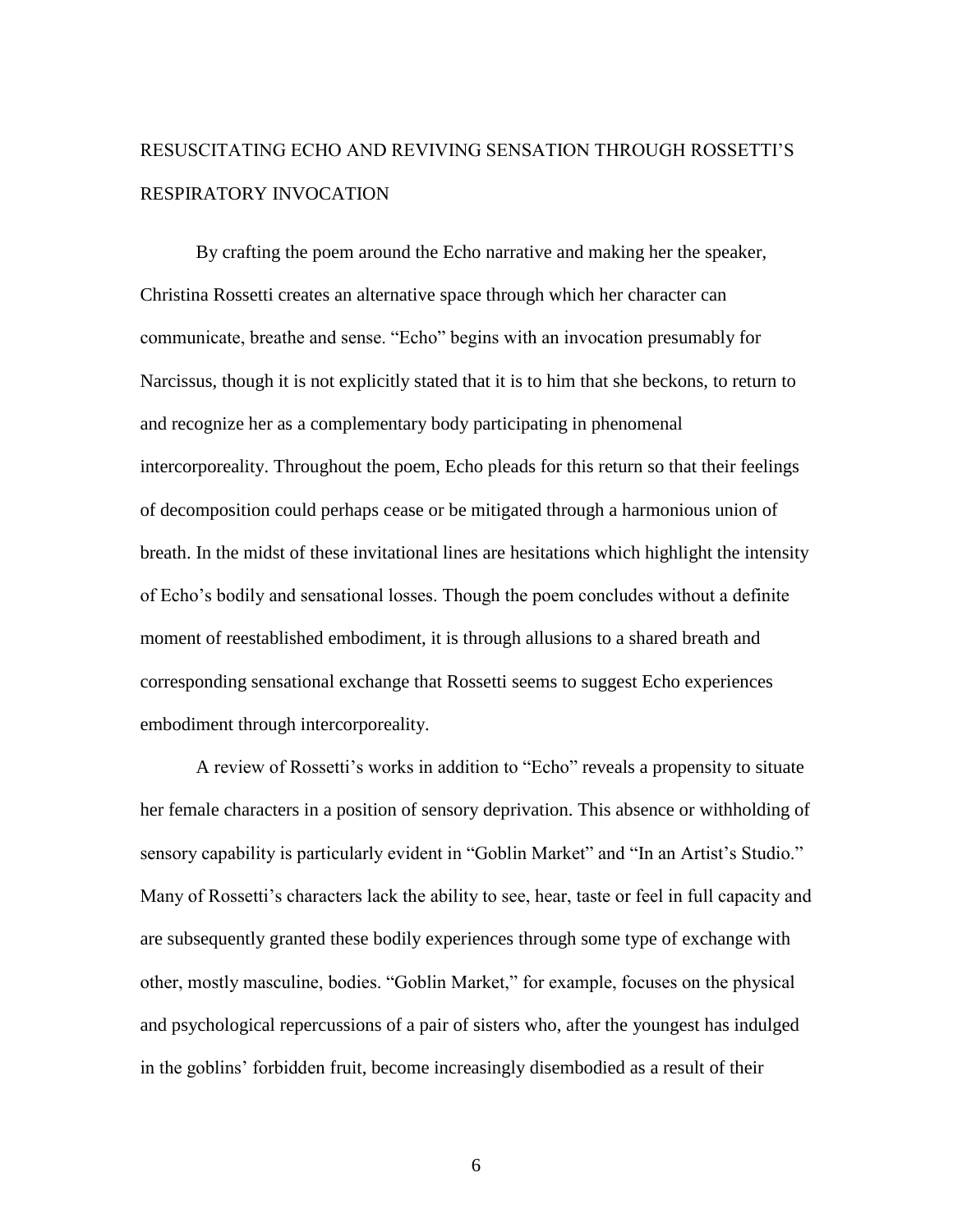inability to participate in a balanced sensory experience. Post-consumption, the sister, "Found them no more, but dwindled and grew gray" (156). The narrative continues to show that within this withering the sister becomes deaf, blind, without the ability to taste and becomes listless all from her inability to engage with her senses, with other bodies, and with her surroundings.

Rossetti's "In an Artist's Studio" similarly presents a cluster of painted female characters that "look out from all [their] canvases" (1) and who are not actually capable of vision in the first place. Locating their painted bodies in a canvas, a literal boxing in, renders them immediately blind, as well as mute, immobile, and incapable of engaging in any sensational contact with the outside world. They are left to be "hidden behind those screens" (3). In each scenario, Rossetti imbues the female characters with experiences and feelings of disembodiment from the lack of sensational and emotional connectivity and absence of sensory reciprocity with another body: they are isolated from sensation and are in essence cut off from communication with others.

However, Rossetti rarely leaves her characters phenomenally destitute and isolated for long. She regularly provides a means to recover from this disjointing by creating a dreamscape where it is possible for the female character to regain a sense of embodiment through imagined sensation. "Goblin Market" portrays sleep as a means for the youngest sister, Laura, to escape from the hysterics which accompany her inability to sense in full. It is after the other sister Lizzie sacrifices herself by eating the forbidden fruit and then giving it in return to Laura that Rosssetti indicates they are both healed and "awoke as if from a dream" (537). Similarly, in "In an Artist's Studio," Rossetti suggests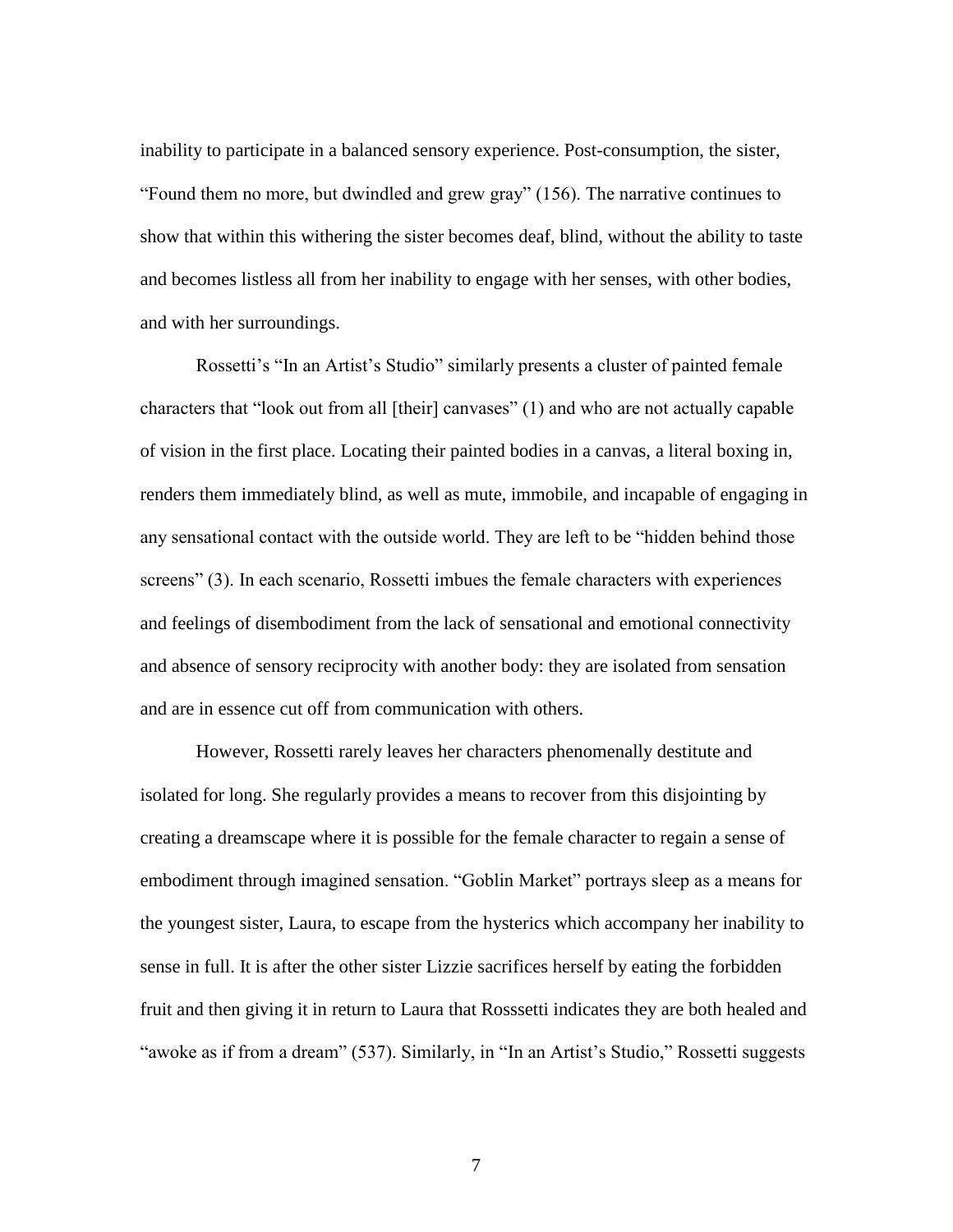the figures are allowed to exist as feeling bodies only within the artist's dream. Rossetti's introduction of a dream-like space into her poems provides an opportunity for the characters to reengage the body and mind by simulating sensations that make possible the creation of a lived experience that would otherwise be nearly impossible in the original and limiting setting. "Echo" continues this trope and through its dreamscape Echo is revived through sensational activities.

As a whole, Rossetti scholarship including analyses by Theo Dombrowski and Dolores Rosenblum, tends to conclude that the introduction of sensation into her poems is a means to transcend into Christian spirituality. From this perspective, the dreamscape serves to simulate a heavenly realm through which the characters abandon their supposedly "weak" flesh. However, Rossetti's simultaneous focus on the phenomenology of the earthly body seems to advocate an alternative reading. The continued interest in accessing the senses suggests that to live in isolation without experiencing the interactivity of sensation is to lose a critical part of the embodied self. Diverging from the common interpretation that the primary motive of Rossetti's works is to abandon the actual body in an effort to gain spiritual transcendence, the continual return to the senses of the body is, in fact, a means to grapple with the phenomenal body and to better understand experience and what it can ultimately offer. To regain sensational interaction through real or imaginary simulation is to revive embodied experiences that have been interrupted or completely severed for a large majority of her characters. By crafting a performative space through which sensation revives the fragmented self, if only temporarily, Rossetti establishes adaptive recovery methods by which an exchange of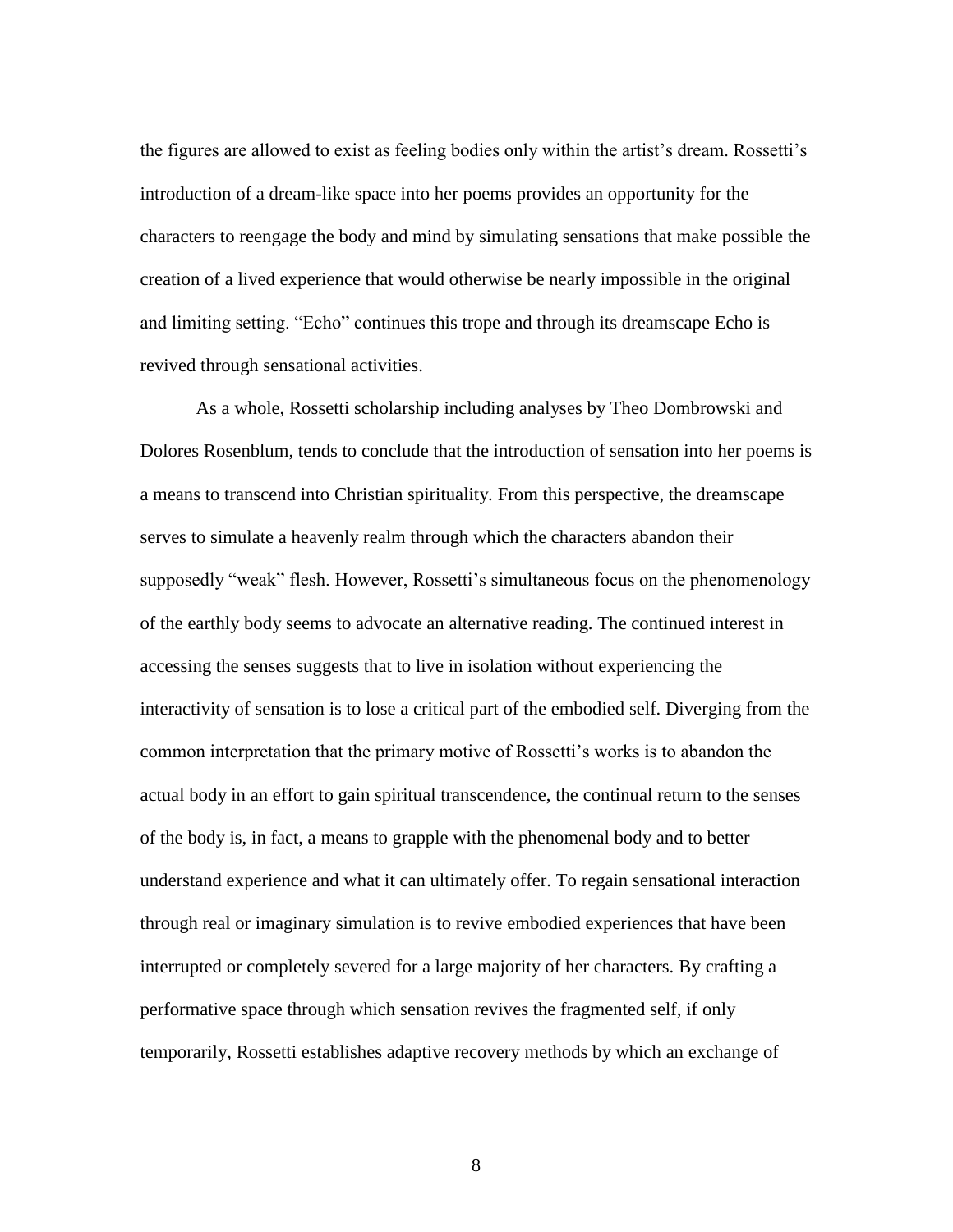sensation reinforces the body that suffers from disembodied feelings rather than abandoning it.

#### SIMULATING RESPIRATION

Keeping with these repetitive tropes, it is not surprising that Echo's narrative should unfold in a similar fashion to Rossetti's other characters. Staging the poem somewhere around the middle of the Ovidian narrative, Echo is positioned as a figure that has not at this point deteriorated entirely to only a repetition, as she is still capable of creating a unique response in the form of a poetic voice. Through a reading of Rossetti's lines, it is revealed that Echo suffers from a numbing of the senses and that as a result, she is also quickly losing a grasp on her sense of self, as the surrounding world can seemingly no longer detect her deteriorating form. The poem begins at a telling moment of Echo's mounting inability to recognize her own embodiment despite seeing subjectivity present in Narcissus. In the midst of becoming a spectral figure, she looks only to him in hopes of earning his acknowledgment. Though Echo is still somewhat aware of the disintegration of her body, she almost immediately begins to forget herself as an embodied subject due to her inability to create new phenomenal experiences and to recognize the potential in the interactivity of what remains of her sensing body.

Rossetti's narrative cannot help but draw off of the traditional myth. She, however, suspends the story at a pivotal moment and offers a new reading of the situation: the poetic lines indicate that Echo clutches onto the hope of being acknowledged by Narcissus so that he will complete her and give her back to herself,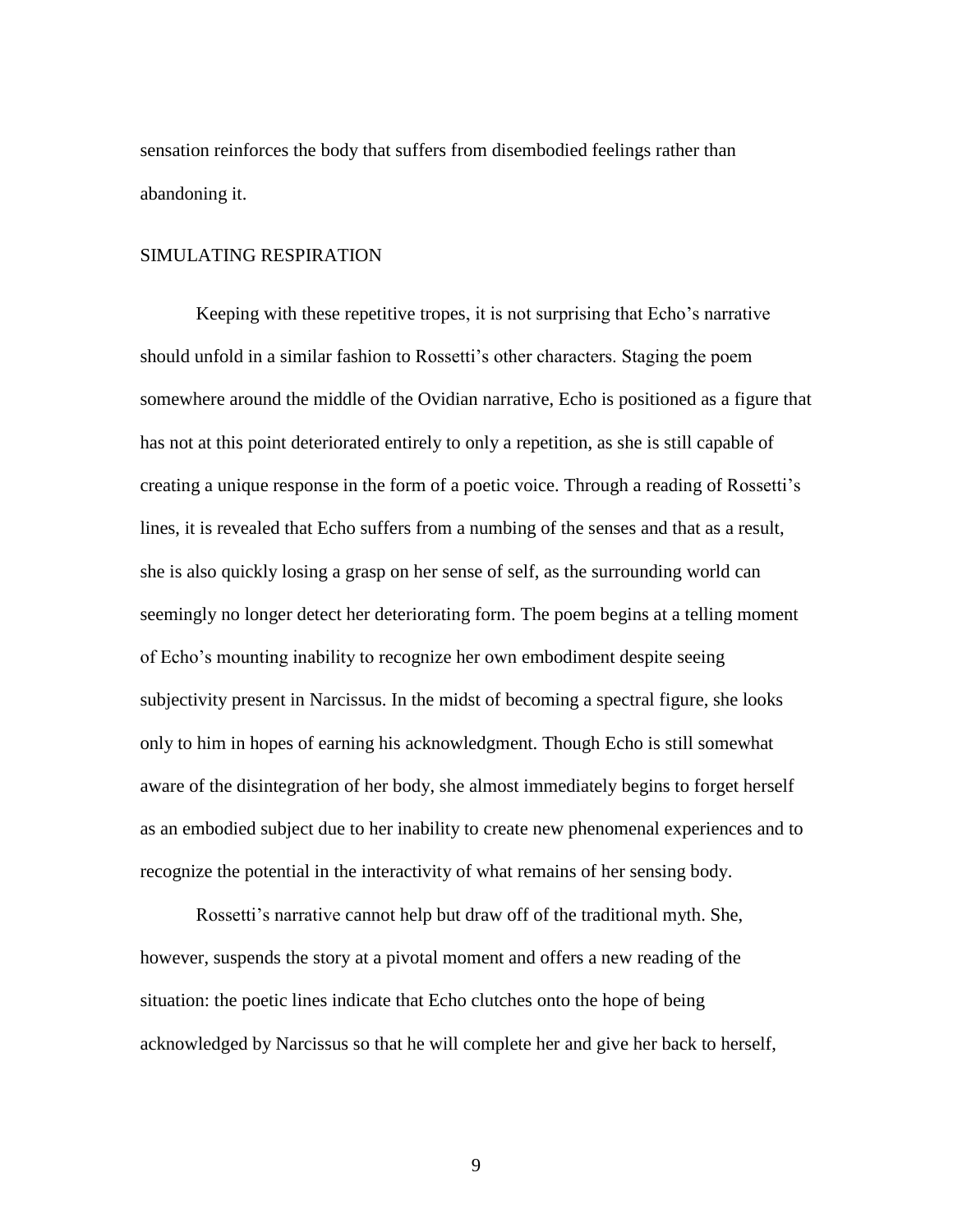rather than suggesting Echo is looking to become only an absolute object of Narcissus's affection. Cursed to see nothing but his own self, Narcissus is an extreme representation of the subjective body Echo does not seem to know she possesses. Perhaps his phenomenal presence will transfer through her remaining body and revive that which had been lost. Though the traditional story veils Echo's appeal as a desire for a lovers' requited exchange, "Oh, how she longed to make her passion known! To plead in soft entreaty! To implore his love!" (Ovid 370), the language throughout the plea by Rossetti's Echo suggests she is seeking validation for herself through sensory interaction, namely through the act of respirational exchange between Narcissus and herself. This phenomenological perspective offers an opportunity to explore how respiration functions, beyond its strict biological utility, in the construction and constitution of the self.

Within the lines of the poem is a subtle allusion to biological breath suggesting that Echo's route to becoming phenomenally embodied is not of one decidable origin but is urged along by a literal act of breathy inspiration. To breathe in union with Narcissus would be the most effective means to validate Echo's existence in the world by attending to multiple senses at once. Palpably monitoring and duplicating the still unmentioned Narcissus' "soft rounded cheeks" (3) filled with air would result in a moment where their two "souls brimfull abide and meet" (9). Traditionally limited only to repetition, it is suspected that Echo is incapable of producing the breath needed for her own independent speech. However, drawing from Narcissus' respiration, or rather having his expelled air be pushed to her, watching his cheeks billow, his breast expand and contract, hearing the air escape from between his lips and nose, and feeling the puffs of moisture rebound off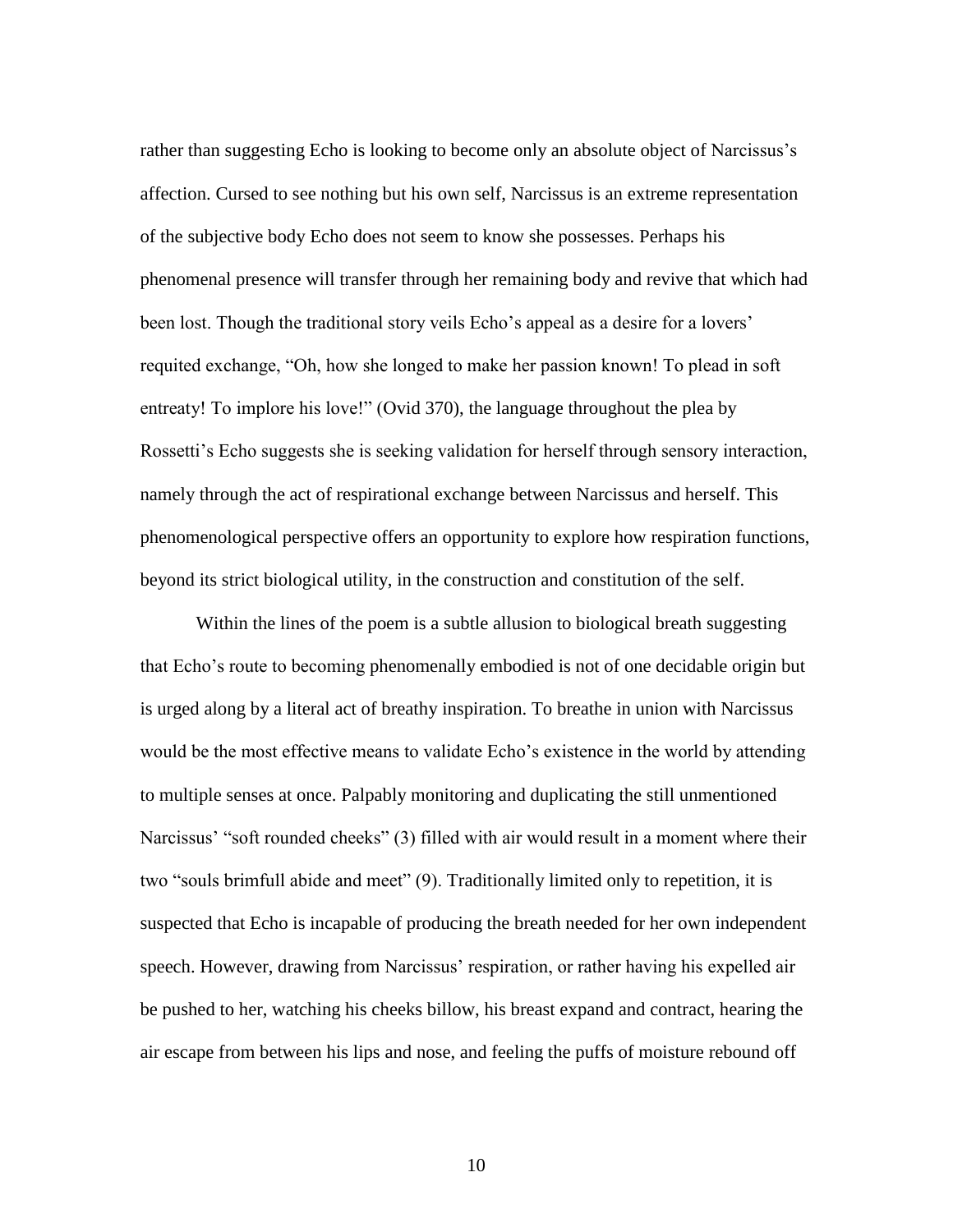her skin allow Echo to experience the respiratory actions necessary to resuscitate her life. The respiration directly engaging what remains of her body serves as a phenomenal reminder that she is a presence affecting and being affected by other sensing, breathing bodies.

Initially, the ever-present interactivity between sensing bodies appears to limit individual subjectivity due to the continual engagement with another body. One's flesh is never actually a clearly drawn line of what is proverbially considered "mine" and "yours." However, it is through the blurring of phenomenal spaces that the self and body become somewhat delineated. Parallel to my proposal that the emergent potential of respiration acts as a catalyst for intercorporeal embodiment is Elizabeth Grosz's *Chaos, Territory, Art*. Grosz approaches an understanding of sensational interaction in the world by thinking in terms of framing, or an infinite and changing series of territories. Drawing from the theories of both Gilles Deleuze and Erwin Strauss, she posits that the framework through which the world and its resident bodies emerge is essentially a "partition" that, "constitutes the possibility of an inside and an outside…Though it [the frame] primarily divides, [it] also provides new connections, new relations, social and interpersonal relations, with those on its other side" (14). In a nuanced continuation of the frame metaphor, Grosz insists the frame exists more as a window, simultaneously allowing for a distinction between subject and object and also providing a directed space through which these subjects and objects can interact. The mediating boundary of these interactions is the perceiving body in conjunction with the universe, both of which are, "entwined in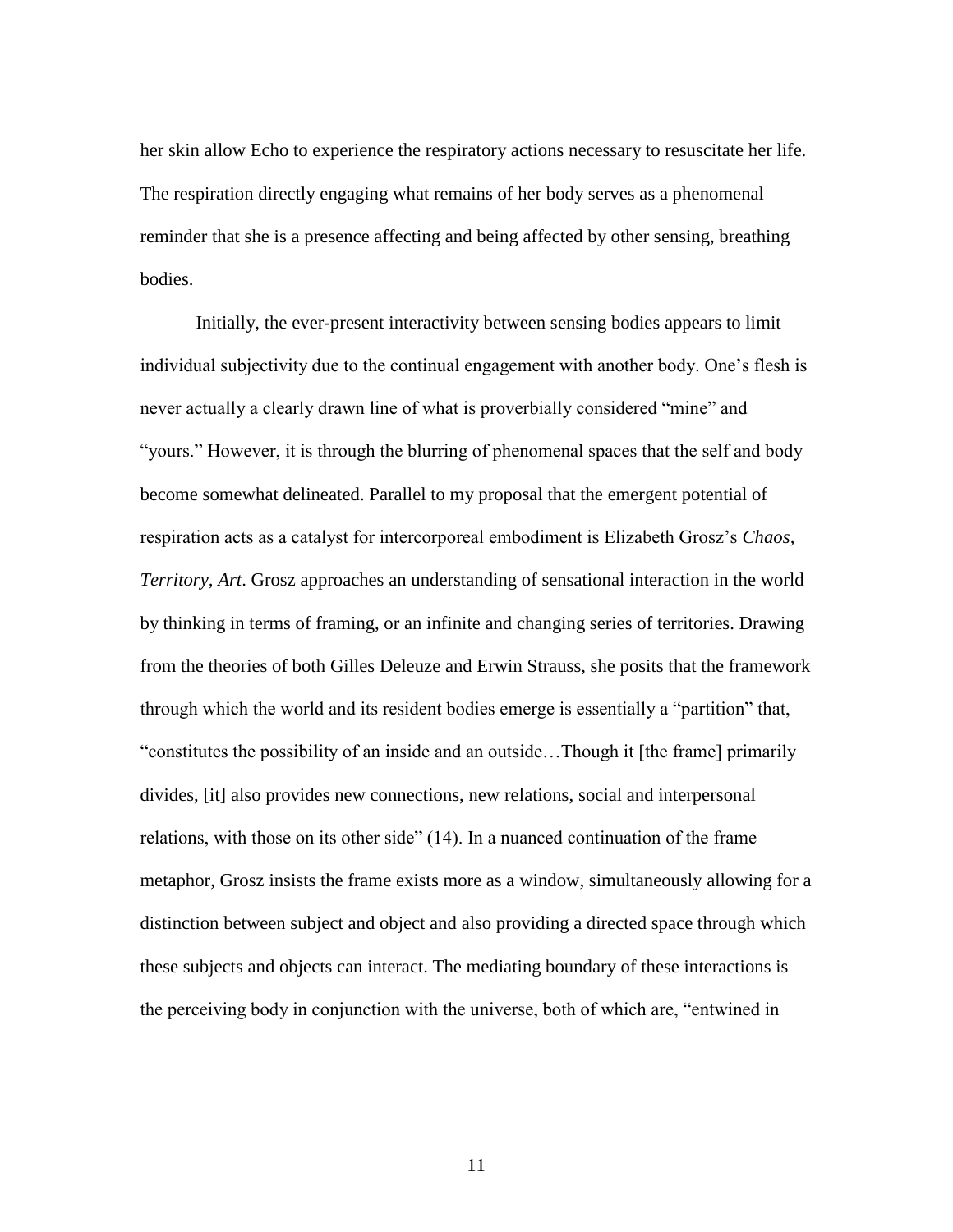mutual concavity/convexity, floating/falling, folding/unfolding [and] are directly touched by that outside now enframed, creating sensation from their coming together" (16).

Though respiration is not technically defined as a sensation, it is a bodily action that is detected by a perceiving body through the primary senses. In keeping with Grosz's window/partition/frame metaphor, breath is the bodily substitution for the air that flows between these "windows" or more appropriately, lungs. If Echo and Narcissus exist within a relatively limited space, their bodies, though becoming increasingly disembodied, must become engaged with one another, sensationally speaking. As a result, the sensations created by the streaming flow of breath reposition the bodies not as the limiting absolutes of subject and object that Narcissus and Echo have respectively been cursed to be, but as intercorporeal bodies involved in a fluctuation between the two positions.

In allowing Echo to have a voice that speaks not in echo but in a unique response, Rossetti puts forth that Echo still has a body. The voice, derived from her increasingly spectral body, is sustained through a circulation of breath transformed into utterance. Echo's voice has been similarly strained and threatens to fade and vanish entirely, yielding to become a mere repetition. Still, she is compelled to speak, perhaps in a belabored whisper, in an effort to reinstate the phenomenal communication between bodies and reconstitute her body and identity. Echo reveals that she seeks to reinstate her "very life again tho' cold in death" (Rossetti 14) through an invocation of interactivity within sensational communication. A particularly poignant, and perhaps the most evidentiary moment in the text, is Echo's beckoning for her love to come to her so she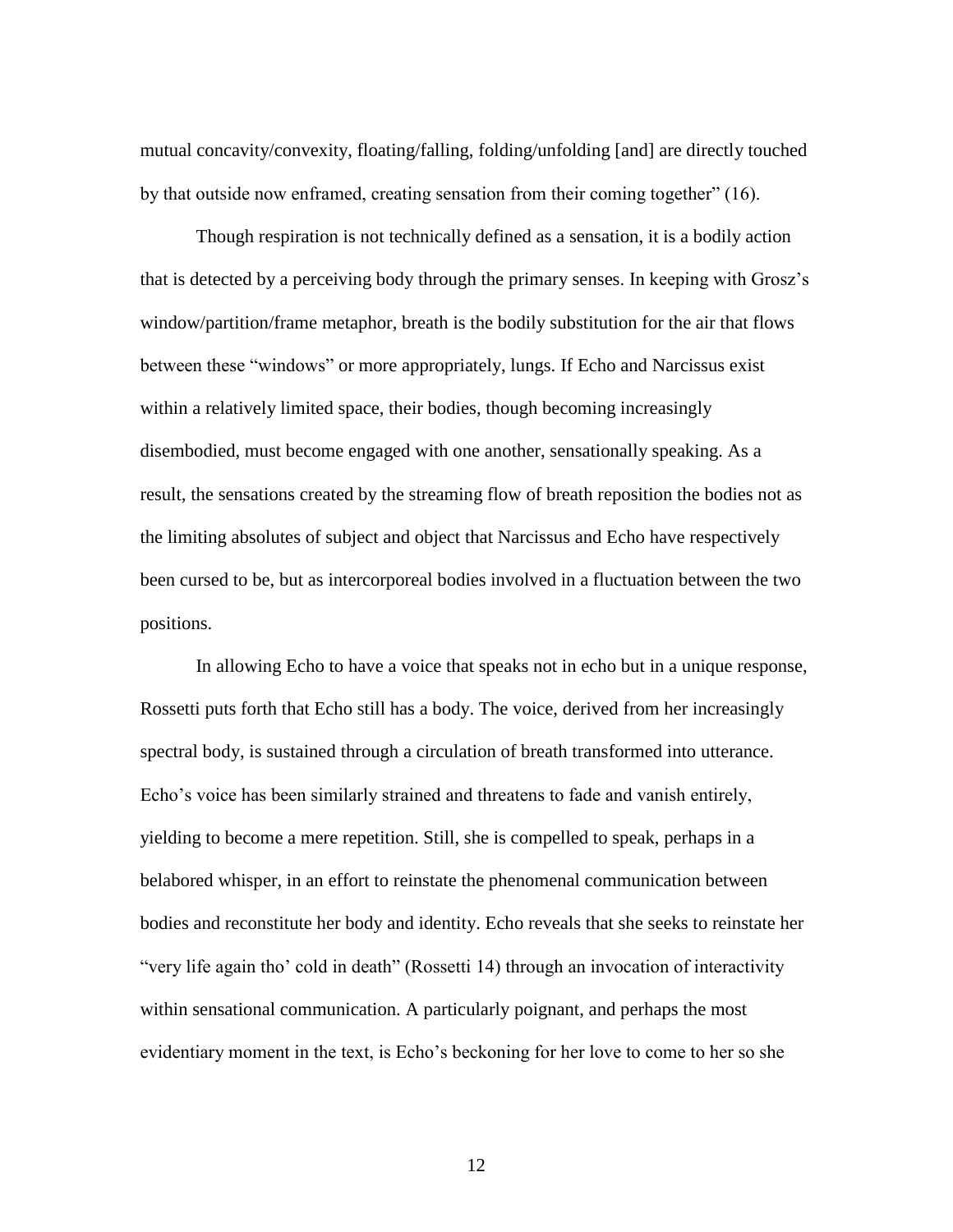may become "whole" again. She urges, "Come back to me in dreams, that I may give / Pulse for pulse, breath for breath" (15-16). This desperate yearning reveals her compulsion to use phenomenal means to constitute a synthesis of the self through multiple bodies. Echo seemingly equates a revival of embodiment with her capability to practice the most vital activities which regulate and articulate life: a pulsing heart compelled by a steady breath—all of which are monitored by the individual through sensory manifestations. Here, a prioritization of the breath is not only vital to sustaining a life but also essential in constructing a phenomenal understanding of one's body and self as a subject situated within the sensational world.

Indicative of an entreaty for reviving sensory happenings between these interwoven and struggling bodies, the final stanza reveals that Echo invokes Narcissus' return so that she "may live." This is required so that she "may give" (13, 15) back tangible signs of life to the other body, signifying a reciprocal exchange and validation through sensational, specifically respirational, phenomena. The lyrical rhyming of these small phrases does not appear to be solely for the sake of staying in scheme. The "live" and "give" dynamic initiates a cycle to supplement the deterioration that both Echo and Narcissus have endured. The similarity in sound mimics the reciprocity between the two lived bodies. If Echo achieves through sensation an ability to return to an embodied state through the reception of Narcissus' breath, it can be presumed that he too will inevitably break out of his isolated subjectivity because he has projected something of himself onto her. Once this cycle becomes steady, their shared respiration will sustain their bodies in an intertwining phenomenal existence. In this telling intertextual moment, it seems as if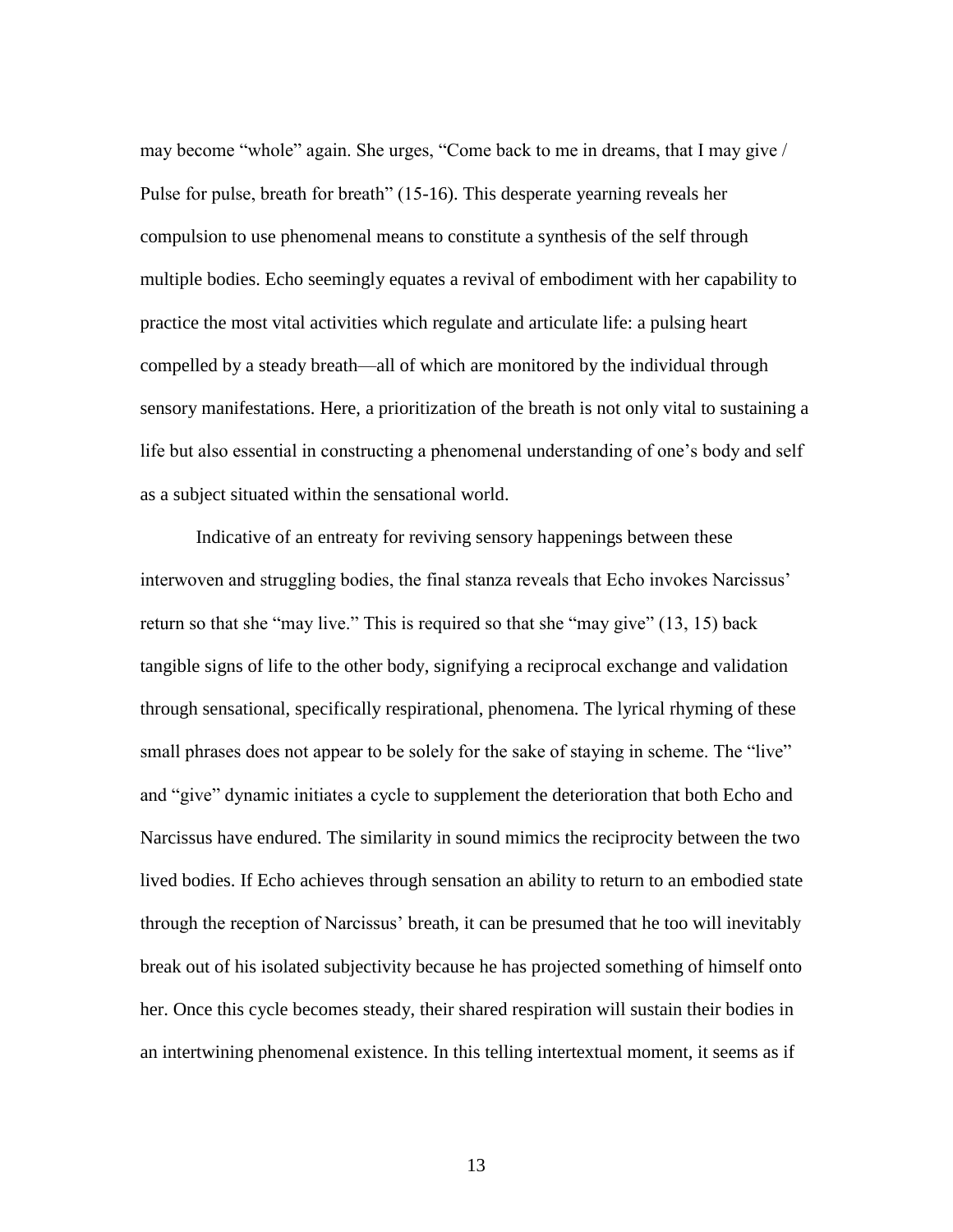Narcissus, noticeably unnamed throughout the poem, emerges as a figure only through the respiratory invocation and presence of Echo. The "give" to "live" cycle mimics inhalation and exhalation to create intercorporeality between individual bodies, suggesting that embodied subjectivity is not determined by a constant union within the self but is instead located in the urge to sense, connect and respond to another body by phenomenal means.

An examination of the poem's composition reveals that Rossetti's rhythm and rhyme scheme are additional reflections of Echo's compulsion to complete a respiratory cycle and regenerate her deteriorating body and fragmented soul. Beginning with a request, "Come to me in the silence of the night" (1), Echo offers a glimpse into her scenario which, by playing on the connotations of "silence" and "night," is imagined as an environment devoid of sensory interaction, one filled instead with feelings of inadequacy of the self and suffocating isolation. To be aware of the silent night, Echo must still be capable of perceiving sound and sight. Though perhaps a literal setting, it is likely that the stagnant landscape is a metaphorical indication that Echo is beginning to lose her ability to use her senses in their full saturation and as such, the silent night is representative of the growing similarity between Echo's deteriorating body and her surroundings. In losing a grasp on her subjectivity, Echo recedes into the relatively inanimate background instead of differentiating herself from it through a utilization of her remaining sensory abilities. Like the characters in Rossetti's other poems, Echo becomes increasingly limited in her connective senses. Instead of turning inward to her remaining subjectivity and sensory capabilities, all Echo can do is pine for their return and mourn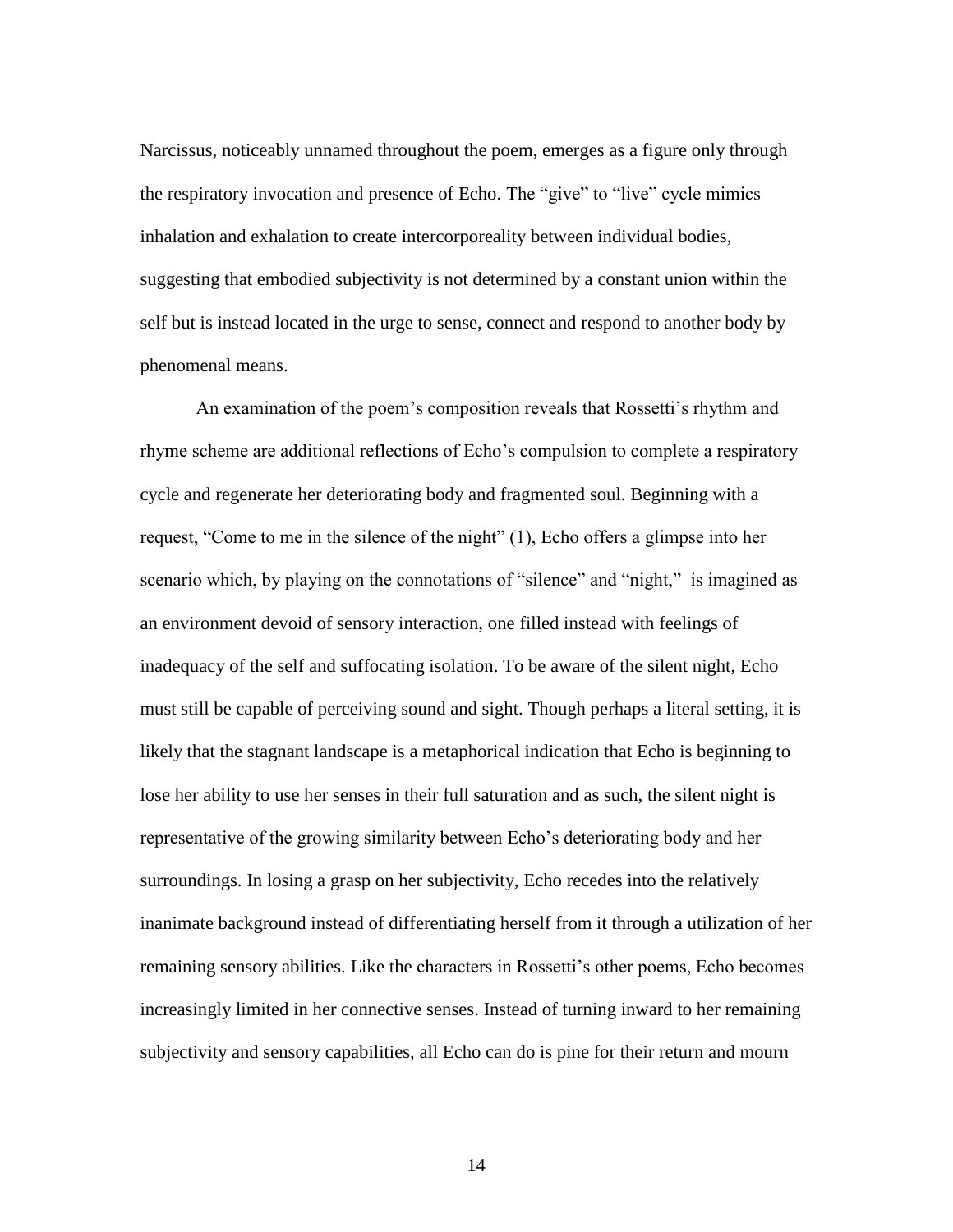their loss. As a result, she fails to see herself as a subject, further disconnecting her body and sensation, which instead creates a type of self-fulfilling prophecy or more appropriately, a self-*un*fulfilling prophecy. Though the setting proves to be a dismal void, Echo still invokes Narcissus' return, in hopes that the metaphorical experience of her silent night will transform them both through their intercorporeality, ultimately leading to the reemergence of her self.

The requests for Narcissus' return, interpreted as an effort to begin this transformation and to regain the self-sufficiency of her own breath, are the repetitive pleading lines for Narcissus to "come to," "come in," "come with," and "come back." These repetitions are her poetic, gasping attempts to inhale the air of which she has been literally and figuratively deprived. She beckons for his return to see, hear, feel, and breathe his body, that she may eventually recreate those particular signs of life in and for herself. The use of that particular verb is yet another appeal toward shared respiration. The OED indicates that the verb "To come" expresses "movement towards or so as to reach the speaker, or the person spoken to, or towards a point where the speaker in thought or imagination places himself…towards the person who forms the subject of his narrative" and "movement, involved in reaching or becoming present." Placing an emphasis on crossing a physical space accentuates the potential of the phenomenal body. Calling for Narcissus to cross is not likely to manifest in a consciously deliberate movement; after all, tradition suggests he will never see anyone but himself in the form of a reflection. However, the breath he emits into the world will inevitably pass through the space between their bodies. The repetitive request almost commands the exchange in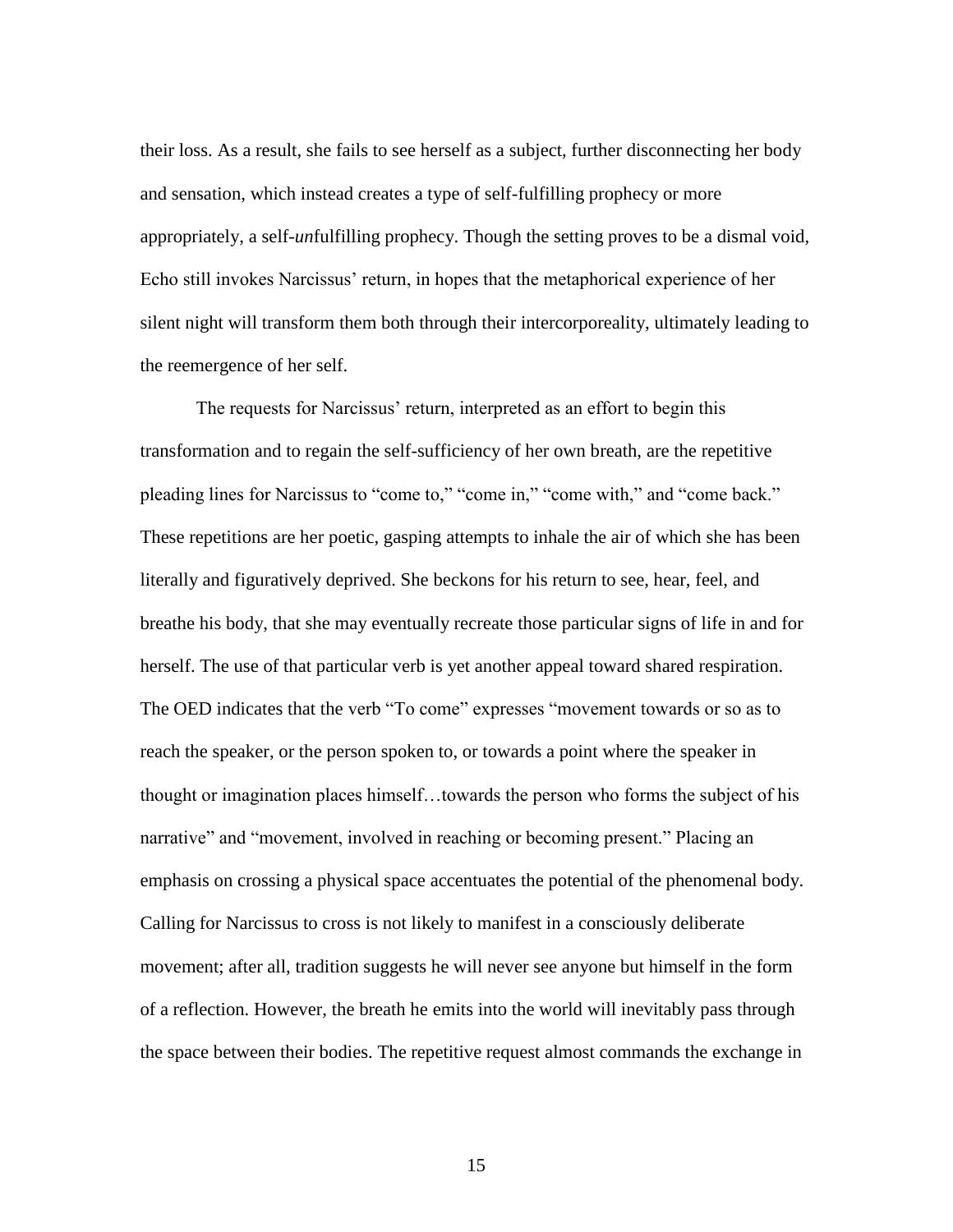its persistence. As Echo literally speaks the word, she puts forth her struggling breath to prompt Narcissus to breathe her in, to phenomenally consume her enough that he would, in return, expel his breath into the area where she still exists.

Echo beckons for this crossing of bodies and space that she may transition into the dreamscape Rossetti regularly employs as a means to transcend into a recuperative state. It is through this imaginative space that Echo envisions the development of her own respiration and accompanying sensational exchanges. Echo establishes for herself an environment where the primary communication method is a "speaking silence of a dream" (Rossetti 2). These seemingly contradictory words offer evidence of a phenomenal voice that speaks through the body when actual words fail or cannot be uttered. Sensational activity acts as a supplement if speech is not possible in its traditional form. Assuming this as true, the ensuing silence resulting from the inability to speak in the traditional sense is no longer considered such a profound loss of self. It is not a sentence which creates feelings of disembodiment or renders the body mute, leaving it to become increasingly spectral. The silence becomes instead an opportunity to reintroduce the body and recover a new sense of wholeness, or at least repair, derived from the simulation of phenomenal action. It is here that Echo is offered a period of necessary relief. The "speaking silence" she desires extends beyond a transformation of speech from vocalization to body language. At this juncture, neither body nor voice is being literally strained. Because this communication is taking place through a dreamlike medium, Echo's fatigued body remains at rest alongside its vocal counterpart. Echo experiences movement and speech through an intense imagining rather than through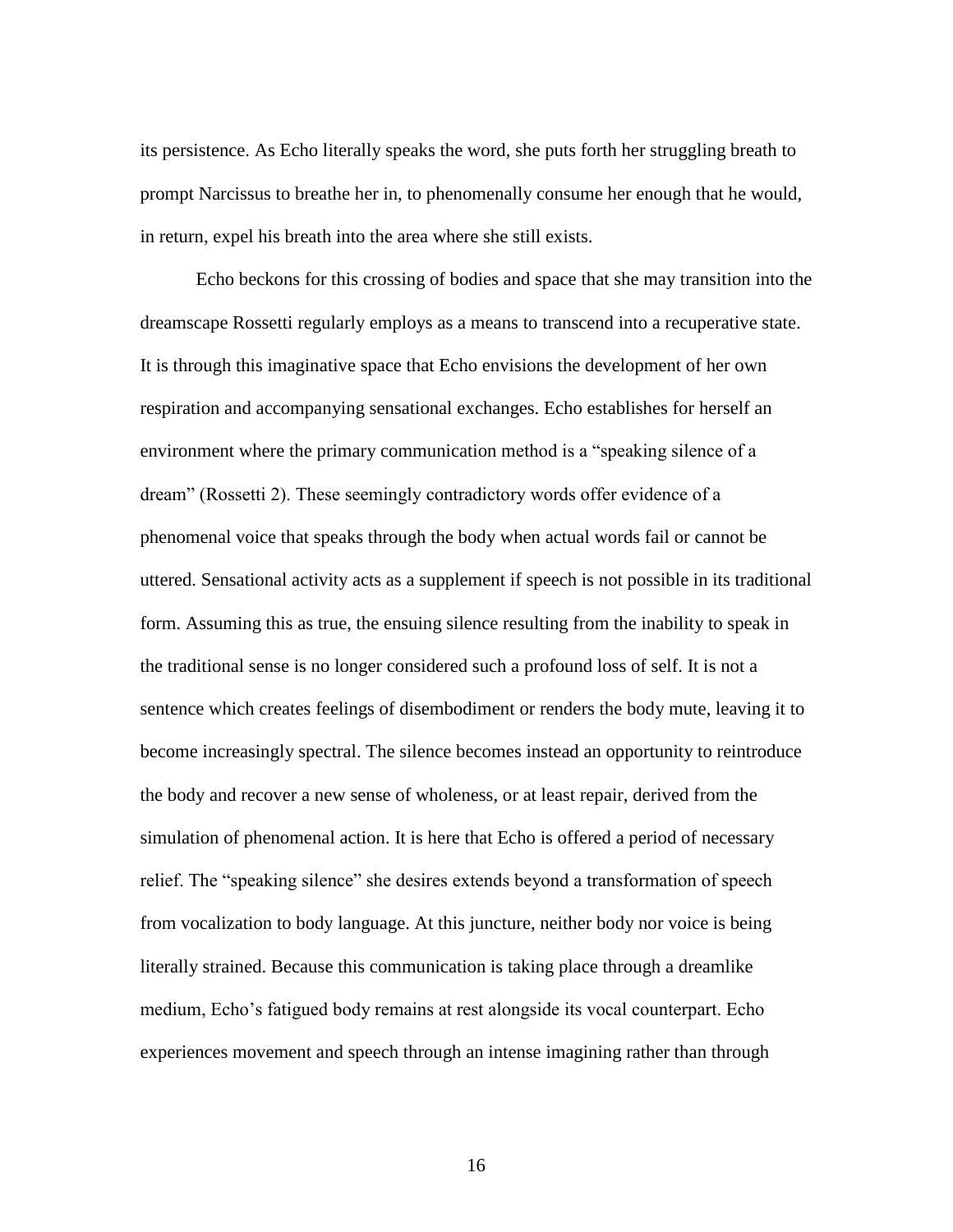literal action. In this manner, the silent yet speaking rest functions much like a meditative state where she can invoke a previous state of being a "memory, hope, love of finished years"  $(6)$ .

It is through the rest and reunification within the dreamscape that Echo can possibly conjure enough strength to actually breathe on her own and sustain her "very life again" (Rossetti 14). As James Morley notes in, "Inspiration and Expiration: Yoga Practice through Merleau-Ponty's Phenomenology of the Body," the phenomenon of breath control has long been cultivated as a means to reach a harmony of the self and to reach a hidden potential within and through breathing bodies. Morley's work accounts for the parallels between awareness and control of the breath to one's phenomenal perception of the world. The act of respiration and regulation of the rate and time at which it enters the body allows for the individual to become aware of the dynamics between the inner and outer body. The concentration and even invocation of the breath creates for the individual a grounding occupation of space, though that grounding continually shifts. The practitioner's focus on respiration allows for him or her to "live the opening and closing of these corporeal zones" (76). Morley continues that breathing, mediated through the senses, is the means through which the individual becomes a subject by engaging in a "cosmic 'homology' between the body and the world" (76). An emphasis, however slight, on the moment in between respiratory moments allows for an envisioning of one's place in the world. As the breath is experienced in a meditative state, the recipients of the bodily air experience an increasing harmony as it enters, descends and expands throughout the body. As the lungs fill with air, the blood is renewed with oxygen, with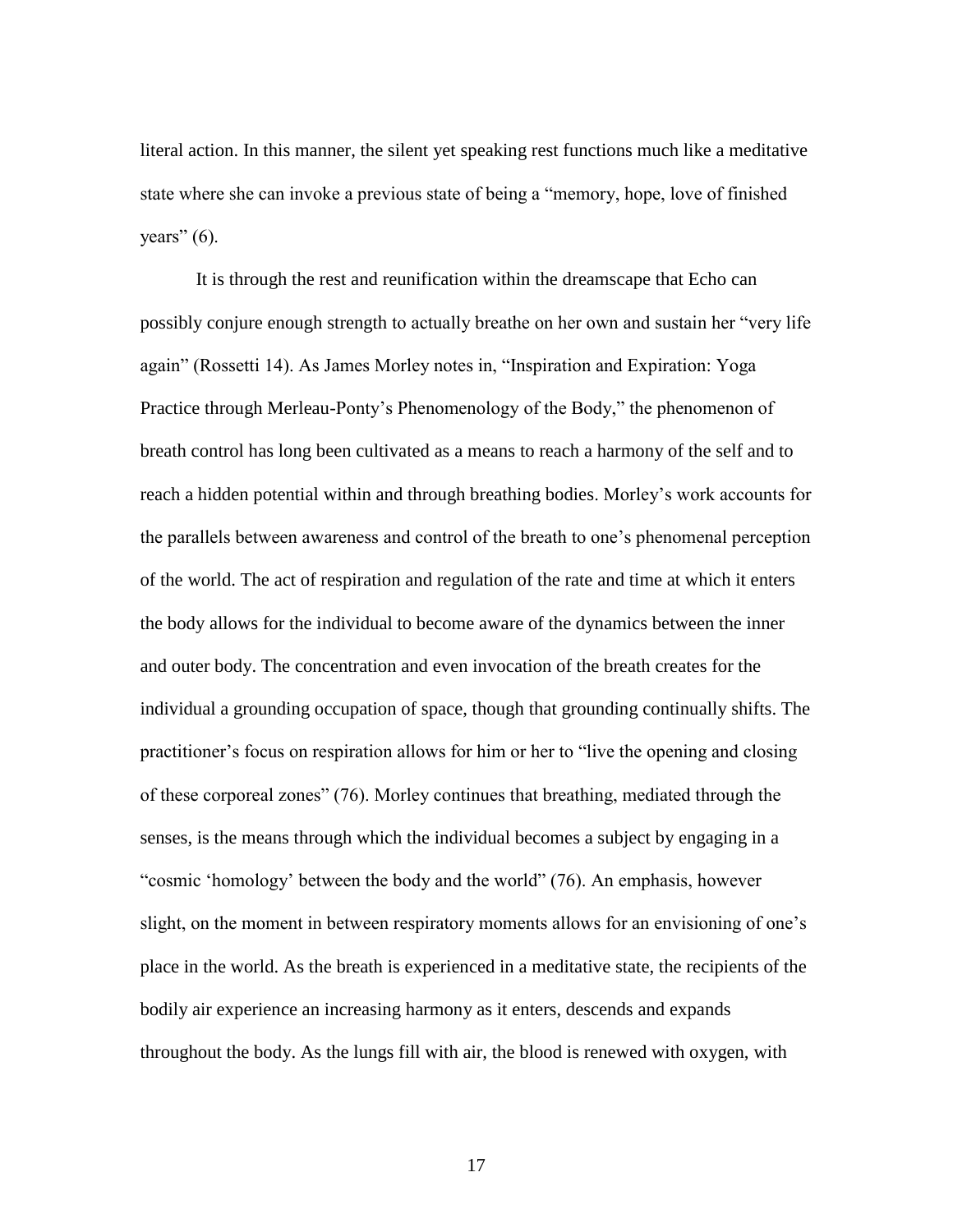life; the individual is made aware of his or her position as a palpable entity and as a result feels the simultaneous internality and externality of the self (77). Completed through a dreamlike simulation, the invocation and interaction with the respiratory echoes of another body create a holistically reunified subject in Echo, bringing about a newly envisioned and embodied whole through phenomenal means.

While Echo's language suggests that the dream will offer the previously mentioned experiential benefits, it is important to realize that she is not actually in the dream during her appeal. A sudden pause in Echo's pleas for Narcissus to come close so that they may share in intercorporeal breath signals a shift in thought. The invocation's interruption suggests hesitancy on Echo's part to rely on sensation as the sole phenomenal experience that is necessary to bring her embodied feelings back or to unite herself and the elusive Narcissus in an intercorporeal exchange. She has yet to transition from reality and, fearing the possibility of a negative outcome, she renders herself immobile, both physically and emotionally within the dream state. Echo laments the possibility that the act of remembering herself as, for all intents and purposes, whole, capable of feeling sensations in their most vibrant exchange, will be too painful. Echo cries, "Oh dream how sweet, too sweet, too bittersweet, / Whose wakening should have been in Paradise" (7-8). These few lines are indicative of just how traumatic the transition into disembodiment and out of intercorporeality has been for her. The dream, she fears, will be a reminder of that which she has lost and may not be able to regain. If she were to awake from the dream without having recovered that reciprocity and sensation, her despair would be largely irreversible and the completion of her disembodiment,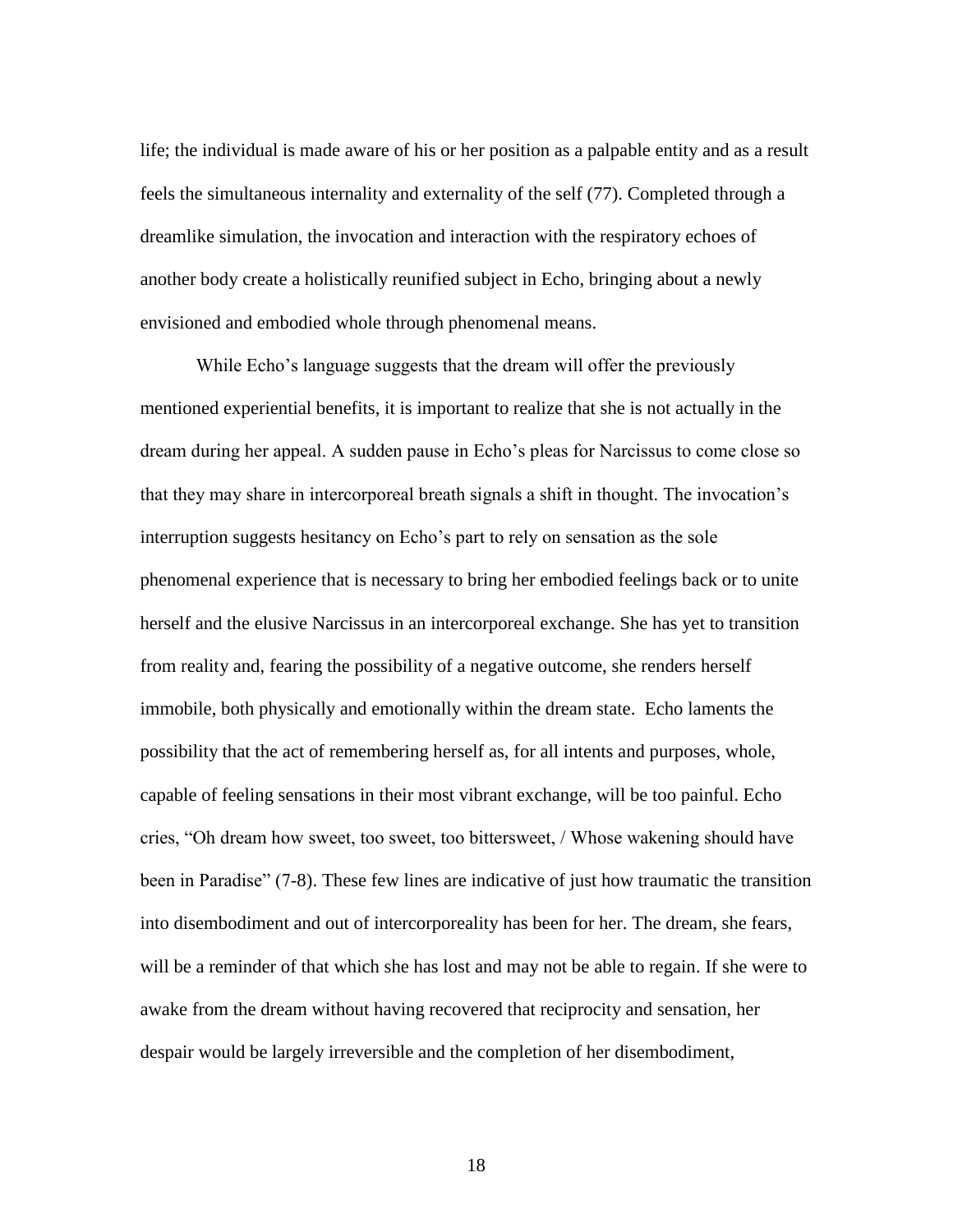imminent. However, by fixing herself within the dreamscape, Echo limits the possibility of an outcome where the exchange of breath was enough to reengage her body within an intercorporeal dialogue. Frozen in place, Echo can only simulate the breath experience she had so desperately attempted to invoke initially.

Echo continues to imagine the awakening gone awry. The initial hope of having souls meet and intertwine is interrupted by a shift in Echo's thoughts as she considers the awakening will be, "where thirsting longing eyes / watch the slow door / that opening, letting in, lets out no more" (10-12). The image of a slowly opening door which then disallows any further crossings over its threshold alludes to a false passage into a promising state. If Echo's door is initially thought to be an entryway into a paradise where an exchange would take place, its closing suggests otherwise. In this moment Echo ruminates on her fear that the dream will prove to be unsuccessful and that the breath she simulates will not result in any type of recovered sense of self. If upon waking, the breath which she had hoped would travel from another body through her lungs fails to sustain her, Echo's disembodiment would appear inevitable; literally, when the respiratory exchange ceases to exist, so does her life. These hesitations are substantial and suggest an incredibly deep contemplative state on Echo's part.

It is here that the poem concludes without a resolved end, and Echo's voice simply ceases to exist. The cutting off of Echo's voice allows for the possibility of multiple endings, suggesting that willing the act of sensational communication and the course to establishing intercorporeality within Echo's disjointed body is a difficult task. The first possibility alludes that in this moment of uncertainty, the depth of Echo's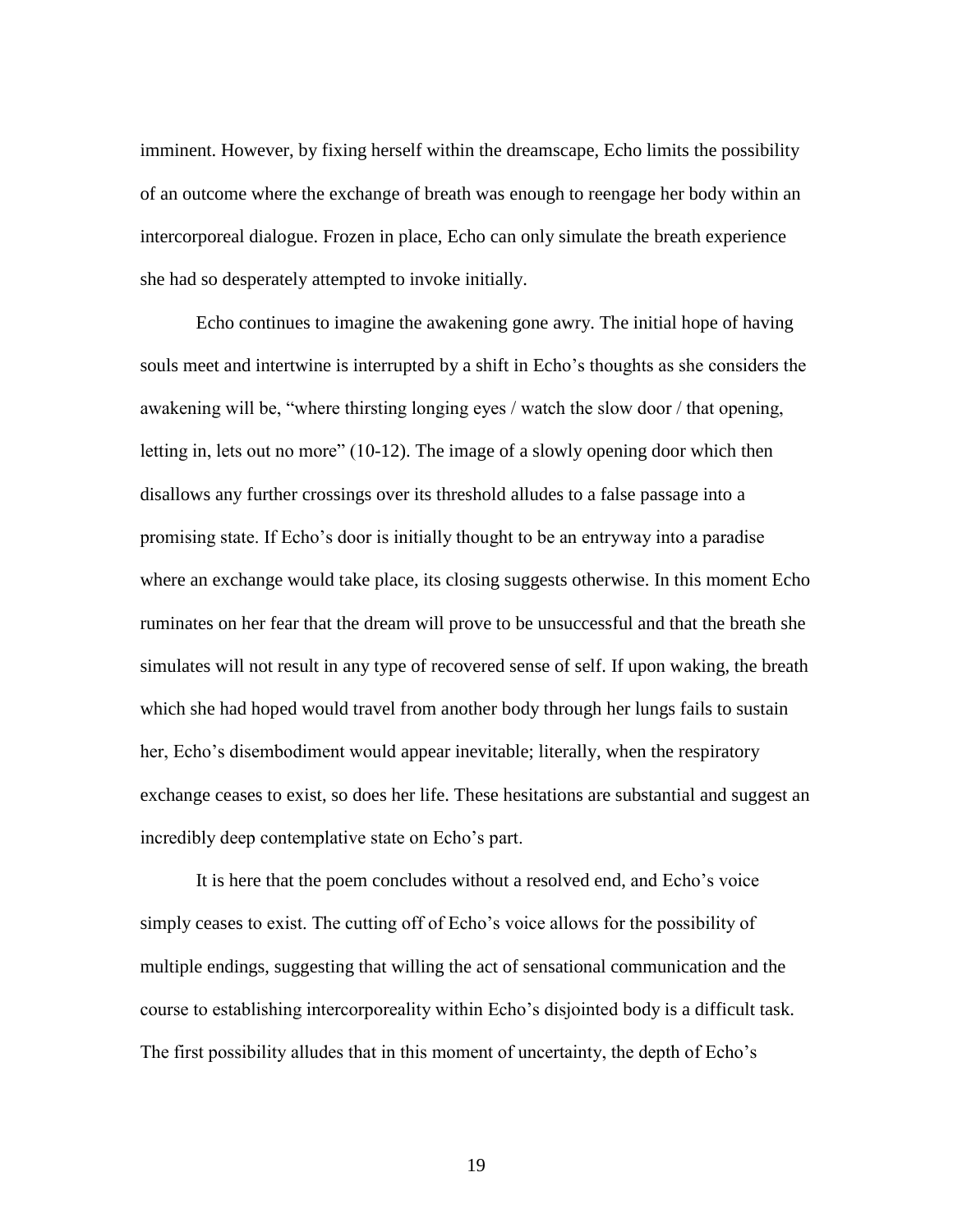introspection signals a capacity to reengage with her senses, to become re-embodied within her self, her tangible body, other bodies and her surroundings. The intensity of her emotion and contemplation validates Echo's capacity to experience in full, as these emotions are intimately associated with the senses. An alternate conclusion is that it is uncertain whether or not Echo will be able to breathe once again as her voice has vanished. The ambiguity in Rossetti's conclusion leaves behind a sense of incompletion. An awareness of the intertexual implications of this suspended ending leaves the reader presuming Echo is fated to become the absent reverberation of Narcissus' cries despite her efforts to prevent this dissolution. What this then seems to produce is an immediate feeling of loss that places the reader on a similar plane of feeling disembodied along with Echo and a longing to reconnect her with sensation. The presumed lack of response from Narcissus and discontinuation of Echo's voice prompts a desire to complete the narrative and to breathe for Echo when it is likely that she cannot. It is through this incompletion of the traditional myth that Rossetti indirectly suggests the importance of establishing a supplemental sensational relationship with another body to experience a full phenomenal embodiment or sense of completion.

# REVIVING MERLEAU-PONTY'S "INTERTWINING:" ENGAGING WITH THE PHENOMENOLOGY OF RESPIRATION

The phenomenological grounding for my reading of Rossetti's "Echo" has largely been informed by an interpretation of Merleau-Ponty's *The Visible and the Invisible*, due primarily to the poetic language he employs when discussing sensational exchanges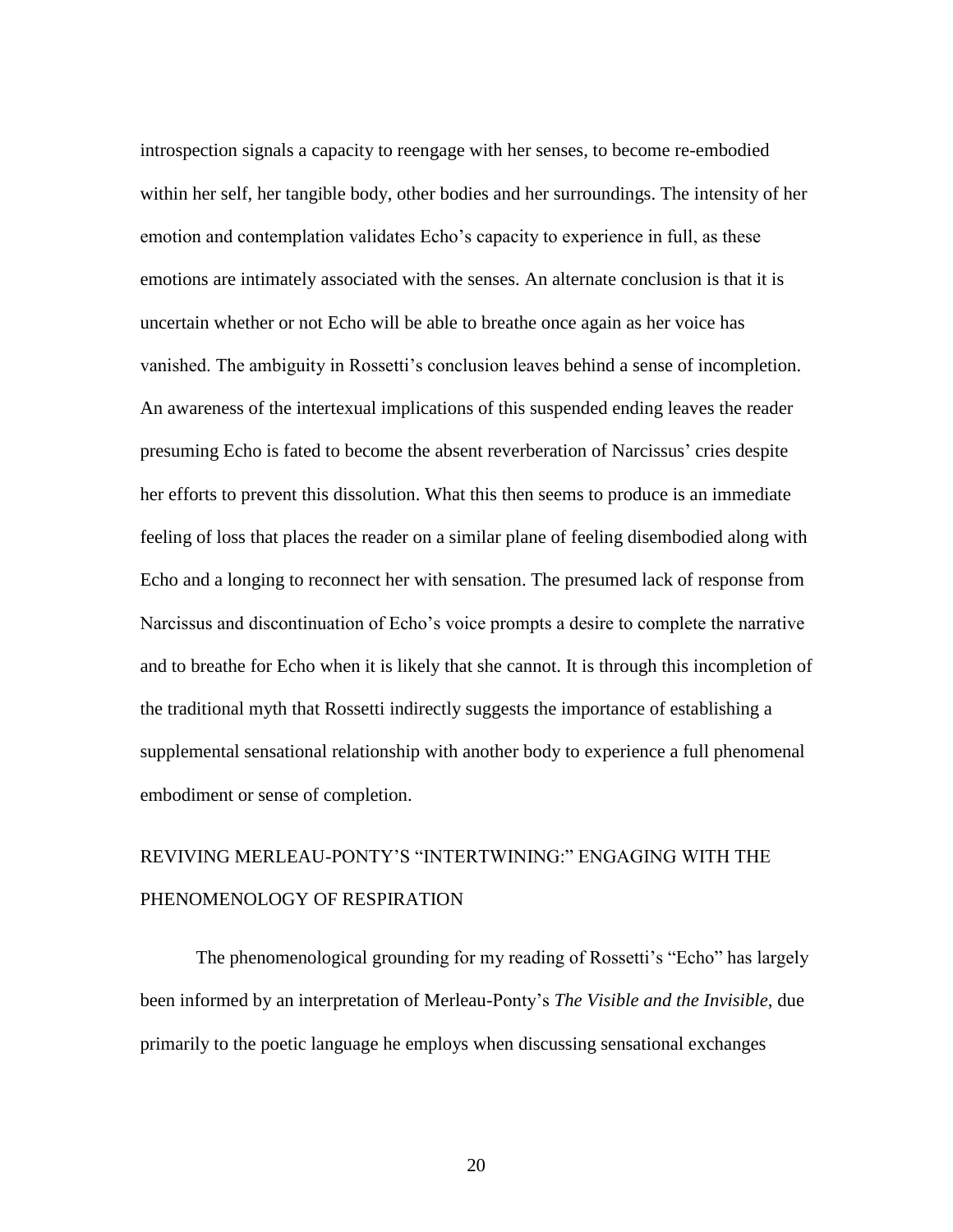between bodies. Within Merleau-Ponty's text are many allusions to respiration or references which mimic the respiratory process. However, the work noticeably lacks direct attention to the interactivity of breath and its exchanging characteristics, despite its underlying presence throughout his use of language for the purpose of discussing indicators of sensory exchange.

This void is especially significant and perplexing considering how the act of breathing interacts so closely with the other bodily sensations with which Merleau-Ponty directly engages. As air circulates through the lungs, the respiratory performance manifests both subtly and overtly through taste, smell, touch, sight and hearing, though the breath is not actually a sense in itself. Indicators of corporeal communication between bodies, primary sensations become entangled with one another as they are often experienced in tandem with another sense. This dynamic makes it increasingly difficult to extract them from one another. The impossibility of isolating a sensational experience in an effort to attribute it to just one particular sense is relatively impossible, barring scientific investigation. Likewise, the breath exists as an ethereal amalgam between bodies. Each respiratory manifestation is a moment of lived experience, however temporary, and the communication exchanged between those sensing bodies ebb and flow, inhale and exhale, in indecipherable ways. It is not as simple as directly saying "I breathe out as you breathe in." The exchange of breath is continual and varying rather than rigidly systematic. Clearly, the breath does not always exist in choreographed inhalations and exhalations performing one inhalation for an alternate body's exhalation. Instead, they begin simultaneously or oppositional to one another, are long or slow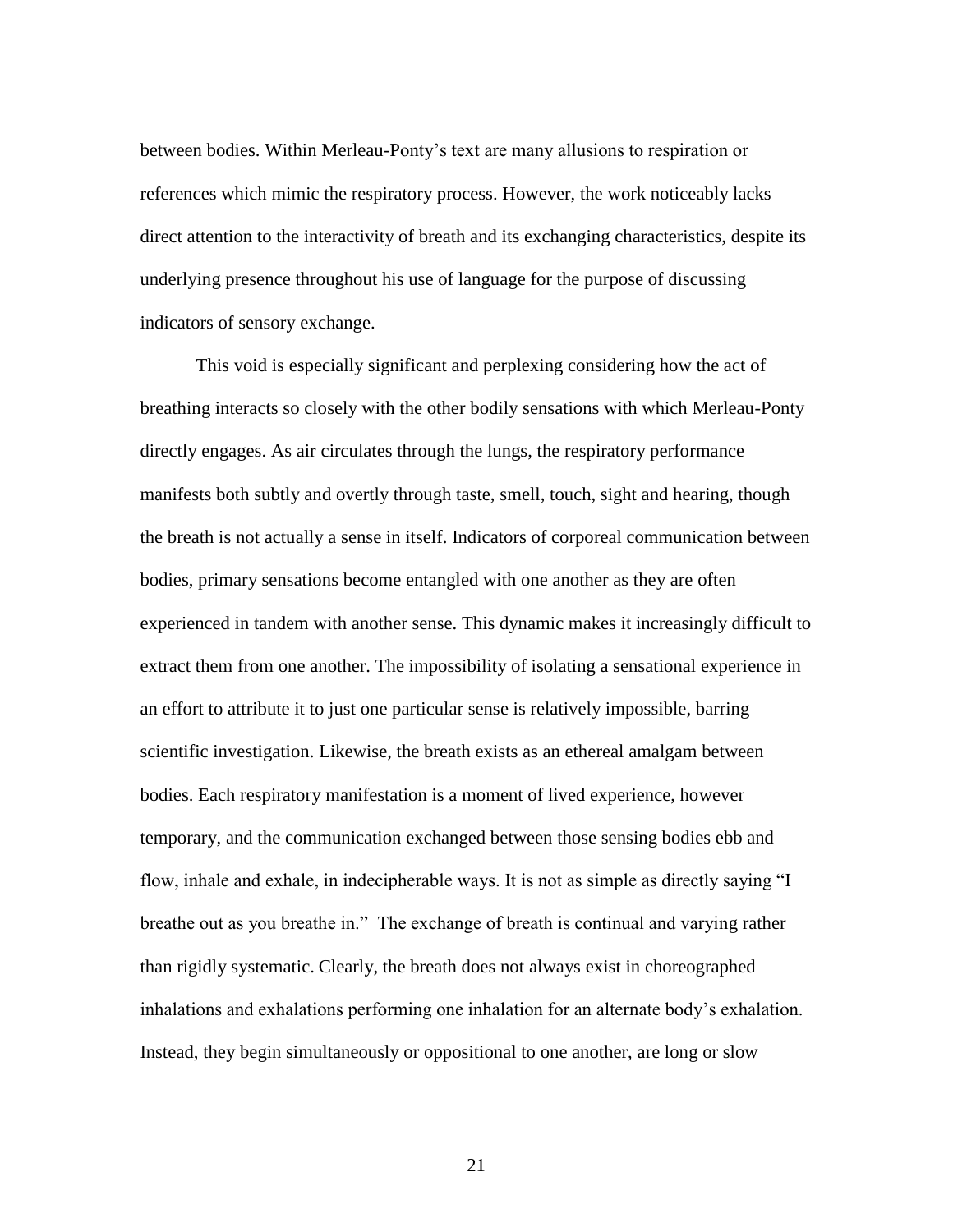breaths, all likely to change pattern without regard for the other body's breathing rhythm. The variety in their presence and absence creates an environment which breaks down the hierarchies of subjectivity and objectivity. As such, the sensations felt are possibly deeper and more saturated for existing concurrently. The dynamic ways in which breath and sensation interact play into an understanding of how the subject and object perpetually exist in intercorporeal embodiment. To suggest that the subject and object exist in isolation of one another would limit their potential interactivity. The interfaces of sensation resituate the participating bodies as embodied by continually receiving, interpreting and distributing sensory data to each other, thereby validating the bodies as simultaneously subjective and objective beings rather than demarcating them as one or the other at a given time.

At the forefront of the argument in "The Intertwining—The Chiasm," Merleau-Ponty privileges vision which, for him, exemplifies perception and sensation's potential. Sight, for Merleau-Ponty, functions as the sense through which the intersection of bodily interaction is most profound. He concentrates on the interactivity and blurred line between the bodies which look and the bodies which are looked upon. Focusing not upon the subject-object binary, but instead on their phenomenal intersection, he explores the "openness through flesh" (131) to suggest that the seemingly empty space between the bodies of the world is a medium that perpetually engages and intertwines those bodies through sensation. Continuing to ponder the impact of sensory exchange between bodies, Merleau-Ponty suggests that the potentially problematic dynamics between a subject and object are phenomenally negated by the persistence of the sensory body. The dichotomy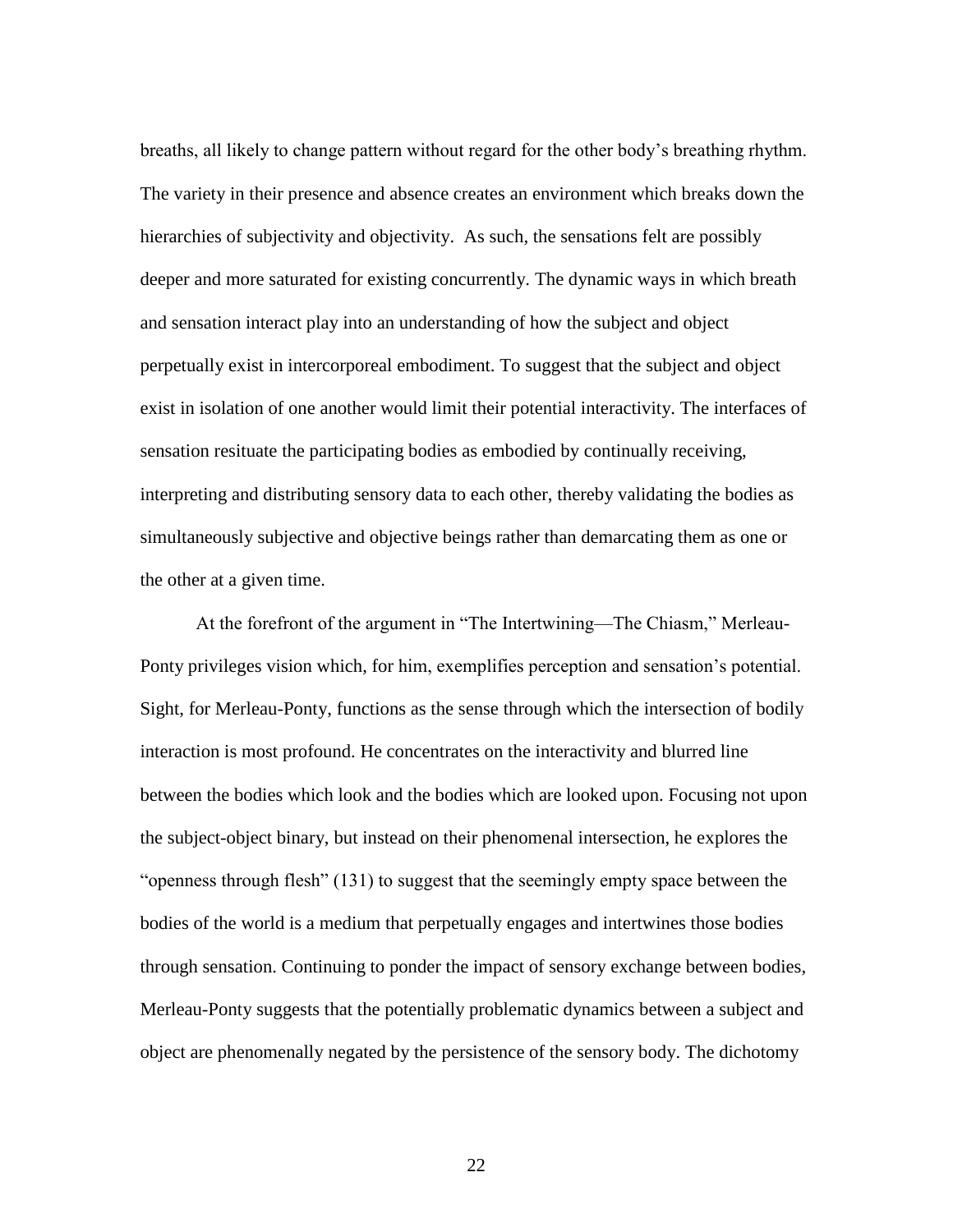between subject and object collapses when sensation is privileged, and as such the subject is always itself and the simultaneous object through the senses. A body is always implicated in intercorporeality due to the constant influx of sensation projected from another body acting as a revival for that which may be seemingly felt as lost. Conversely, the embodied subject is never truly complete within itself, as it is compelled to project its senses onto other bodies and to receive another's sensations as they are absorbed through its own porous flesh. (133)

If Merleau-Ponty insists that vision, and indeed the other senses of the body, are capable of generating intercorporeal embodiment through the activation of the spaces in between bodies, should breath, which operates so closely with the senses, not also be a catalyst through which this also occurs? Vision crosses a shared space to perceive an alternate body whereas the breath actually projects an airy substance containing small traces of the body through that same space. It is in the physical exchange, the literal taking in bits of flesh, $^2$  that two bodies experience shared embodiment. The subtlety of the breath seeps between bodies with or without conscious thought: mostly, it recurrently travels in and out undetected, an experience often taken for granted. Regardless of one's level of awareness, respiration acts as a conduit for communication between bodies. It absorbs into the skin, flows through the cavities of the face and is detected through the

 $\overline{a}$ 

<sup>&</sup>lt;sup>2</sup> Flesh, in this context, references the infinitesimal cell particles which intermingle with the air that is exchanged between bodies. Individuals are always breathing in parts of other bodies resulting in a somewhat literal intercorporeality in addition to the phenomenal occurrence of breath exchange.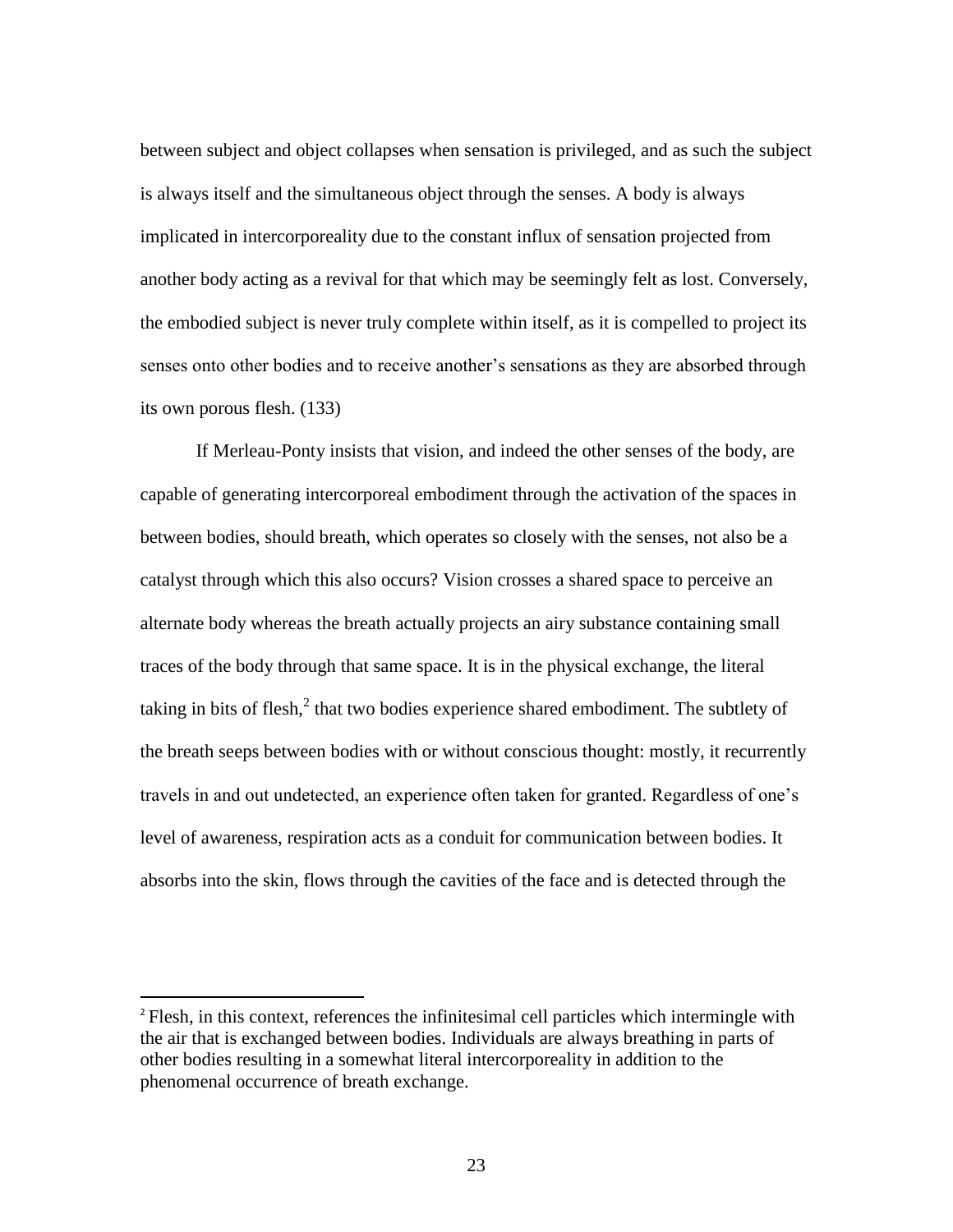sensational body through sight, smell, sound, taste and touch.<sup>3</sup> Breath's readiness to engage with another body and active projection of the self signals the existence of a body always implicated in intercorporeality through tangible and phenomenal experiences. The result is a breaking down of an imposed hierarchy, a rejection of the Cartesian split between bodies, minds and the senses. What remains after the sensory amalgamation of subject, object and other is, to draw from Merleau-Ponty's terminology, an intertwining (138) of bodies.

Merleau-Ponty insists that the perception of sensation provides a substantial and intimate relationship between the communicating elements of the body and in turn, with the world itself. The corporeal actions and sensations are the "sole means [they] have to go into the heart of things, by making [themselves] a world and by making them flesh" (135). Looking back on Rossetti's poem, Echo's concentrated effort to interact through respiration is precisely the means through which she attempts to regain some semblance of subjectivity. Her ability or desire to breathe is an effort to distinguish herself as a participant within intercorporeality, rather than a passive vessel that air happens to flow through. As a sensationally manifesting activity, breathing serves to transform not only the lived body but the multitude of other bodies it encounters. Breathing is a sensational extension of the self into and through objects and bodies which initiates a reciprocal communication. The act of exhaling onto another body prompts a reciprocal inhaling and exchange not only of air but information about the self.

<sup>&</sup>lt;sup>3</sup> The breath is made visible on a cold, crisp day, understood as that which expands the chest cavity, heard in excited, frustrated, passionate gusts, smelled and correspondingly tasted it as it passes through the openings of our body.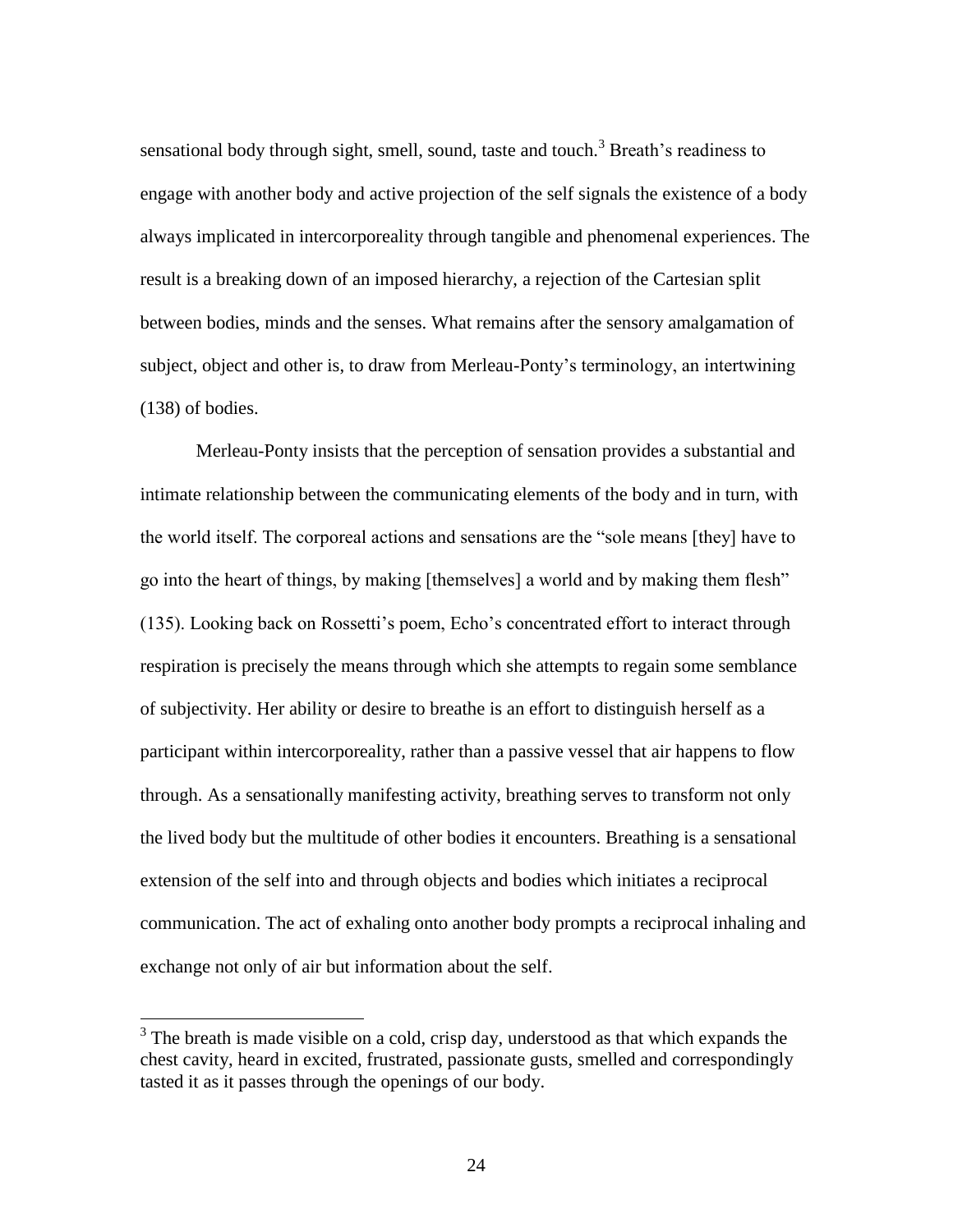Continuing the phenomenological frameworks established by Merleau-Ponty, Jean-Luc Marion ruminates on the biological connectivity and movement between flesh in *The Crossing of the Visible*. Marion, like Merleau-Ponty, insists that the movement of sensation awakens the phenomenal body to a level of heightened perception so that communication becomes "real" (4) or made possible through the interaction of the feeling body. Reciprocally, those bodies that are prompted to engage in this communication are gradually rendered more "present," more embodied within and through one another, as their sensory perception grows increasingly intertwined. Marion elaborates that when invisible moments intertwine with the visible, like respiration often does, a relationship is created between the participating bodies in an effort to "rehabilitate it [both the body and the sensation], rather than to replace it or appease it" (5). Breathing, then, crosses the boundaries of the visible and the invisible to create and enhance an awareness of the phenomenal experience occurring between multiple feeling bodies. But because the breath is both an object and a subject of its own action, meaning the body perceives its own breath while observing the breath of others entering the very same body, it is impossible to be unaffected by the bodies it encounters in the world. With each puff of air sent into the world, "its own movements incorporate themselves into the universe they interrogate" (Merleau-Ponty 133).

That is not to say though that a collapsing of the subjective and objective is a destruction of the differential identity of bodies when they intertwine. Merleau-Ponty continues in "The Spatiality of One's Own Body and Motility" that the complexity of sensation through the body does not sacrifice the individual for a global entity in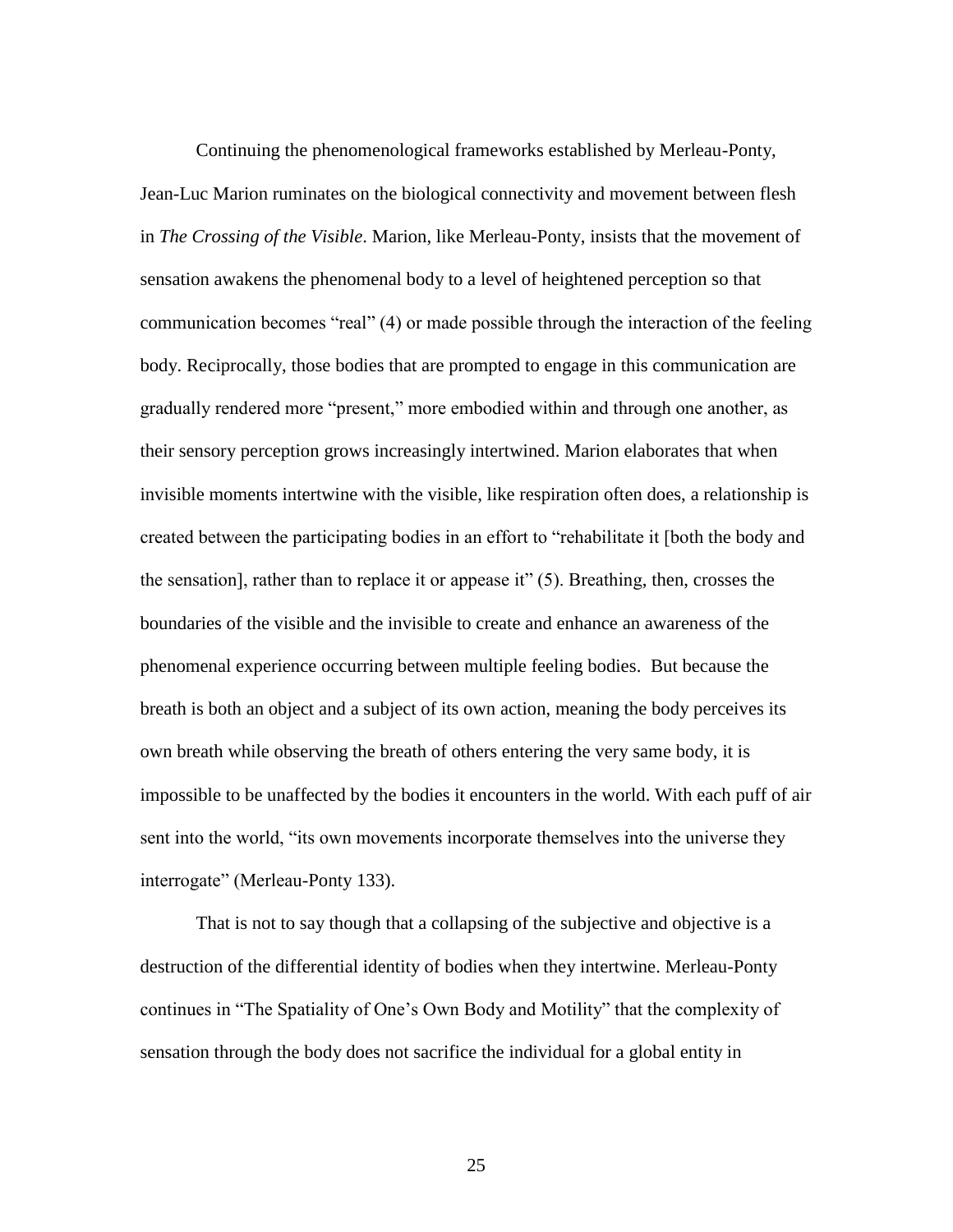transformational and sensational feeling. Instead, communicative sensations and actions "put forth beyond itself meanings capable of providing a framework for a whole series of thoughts and experiences" (146). The development of an individually framed body schema is what allows sensational activities to be communicative. The subject cannot be defined only in relation to itself, but it comes to know its subjectivity through its counterparts: an amalgam of sensations and breathing bodies. Breathing is that simultaneous activity which frames the self as the one who breathes as well as reminding the body through sensation that while it breathes, it also becomes breathed, in a "coiling over" which "can traverse, animate other bodies as well as my own" (140).

Respiring bodies are already in a perpetual state of communication with themselves because they generate the communicative breath that they ultimately and reflexively encounter. Similarly, the respiring body is also always in communication with the surrounding bodies it encounters or breathes upon. The very appearance of breath engages those respective bodies through the "reflexive nature of beings" (144). The reflexivity of sensation brings bodies together to communicate with and validate the other through the compulsive exchange of inhalation and exhalation. "Logos and Psyche: A Hermeneutics of Breathing," by David Michael Levin offers contemplation on the potential of breath. Though Levin focuses on the breath as an introduction to vocal speech, the act of respiration is the communication in and of itself rather than the framework through which vocality can take place. He suggests that the renewing presence of breath is a continual and innate manifestation not only of the body's survival, but also as the body's desire to communicate in an intercorporeal manner. Respiration,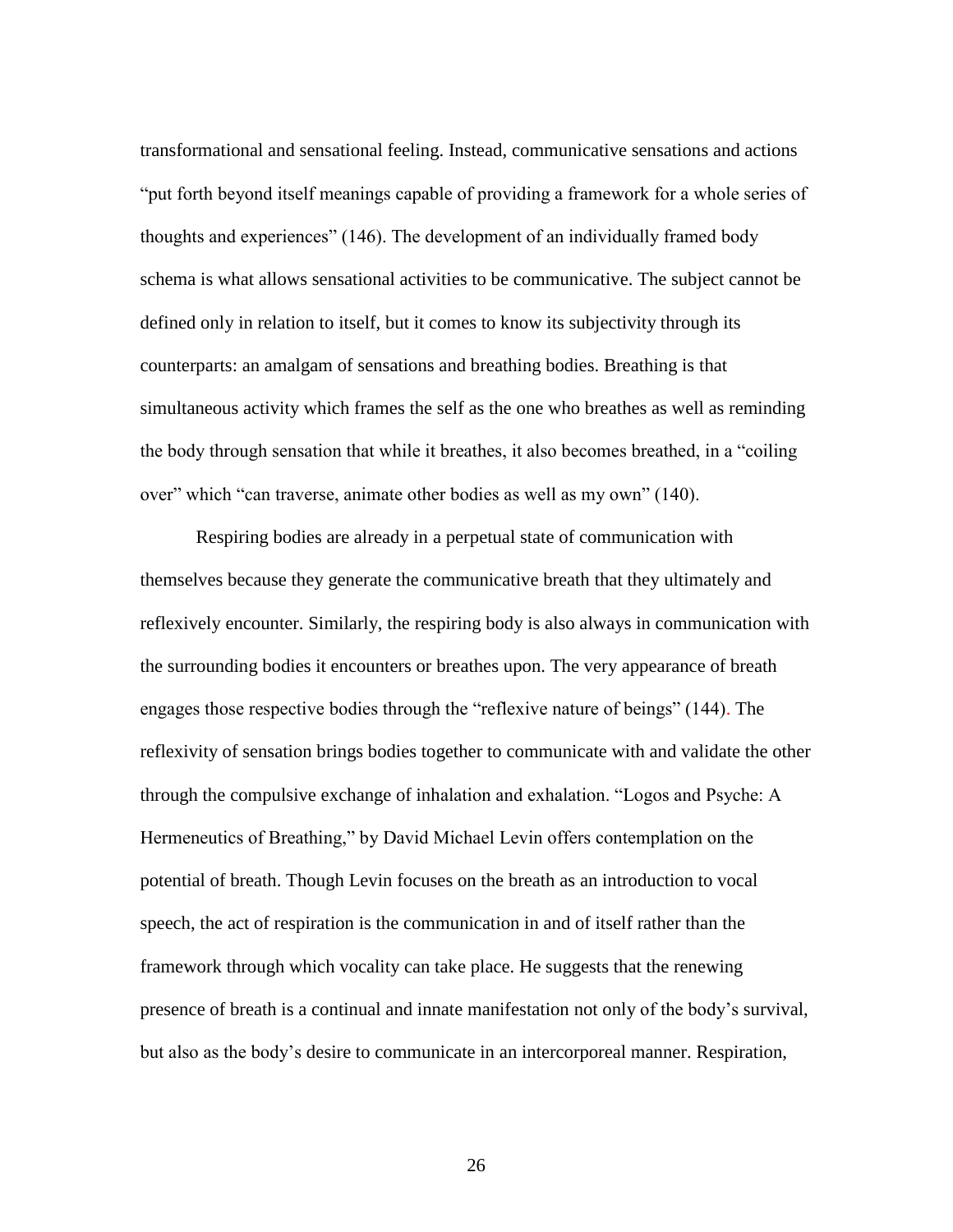for Levin, is the initial "experience of the *possibility* of speech; it is our most primordial articulation of the conditions necessary for speech" (124). As the conduit through which speech can appear and disappear, the preparatory conditions to which Levin refers are most basically a resounding vibration as the air propels through the body and a cyclical rhythm. As in the case of Echo, the simulation of breath has the potential to be the catalyst through which she can regain a sense of her own body. The bodily movements cited as prerequisites for speech are precisely the actions which create a communicative presence of the self and the body. Similarly, in his sole reference to inspiration and expiration, Merleau-Ponty corroborates:

> But if I am close enough to the other who speaks to hear his breath and feel his effervescence and his fatigue, I almost witness, in him as in myself, the awesome birth of vociferation…This new reversibility and the emergence of the flesh as expression are the point of insertion of speaking and thinking the world of silence" (144).

Within these lines Merleau-Ponty posits that it is the presence of sensation projected and absorbed by adjacent bodies that engenders communication, a type of fleshly speech to animate those bodies and the world which they inhabit. If sensation is capable of generating a phenomenal union between bodies, it is a logical progression to assume that the breath functions in a corresponding manner due to its characteristic similarities. The rhythm of the breath's biological cycle of venturing out into other bodies and then returning to its originating body indicates a natural propensity to connect the body with other similarly sensing bodies.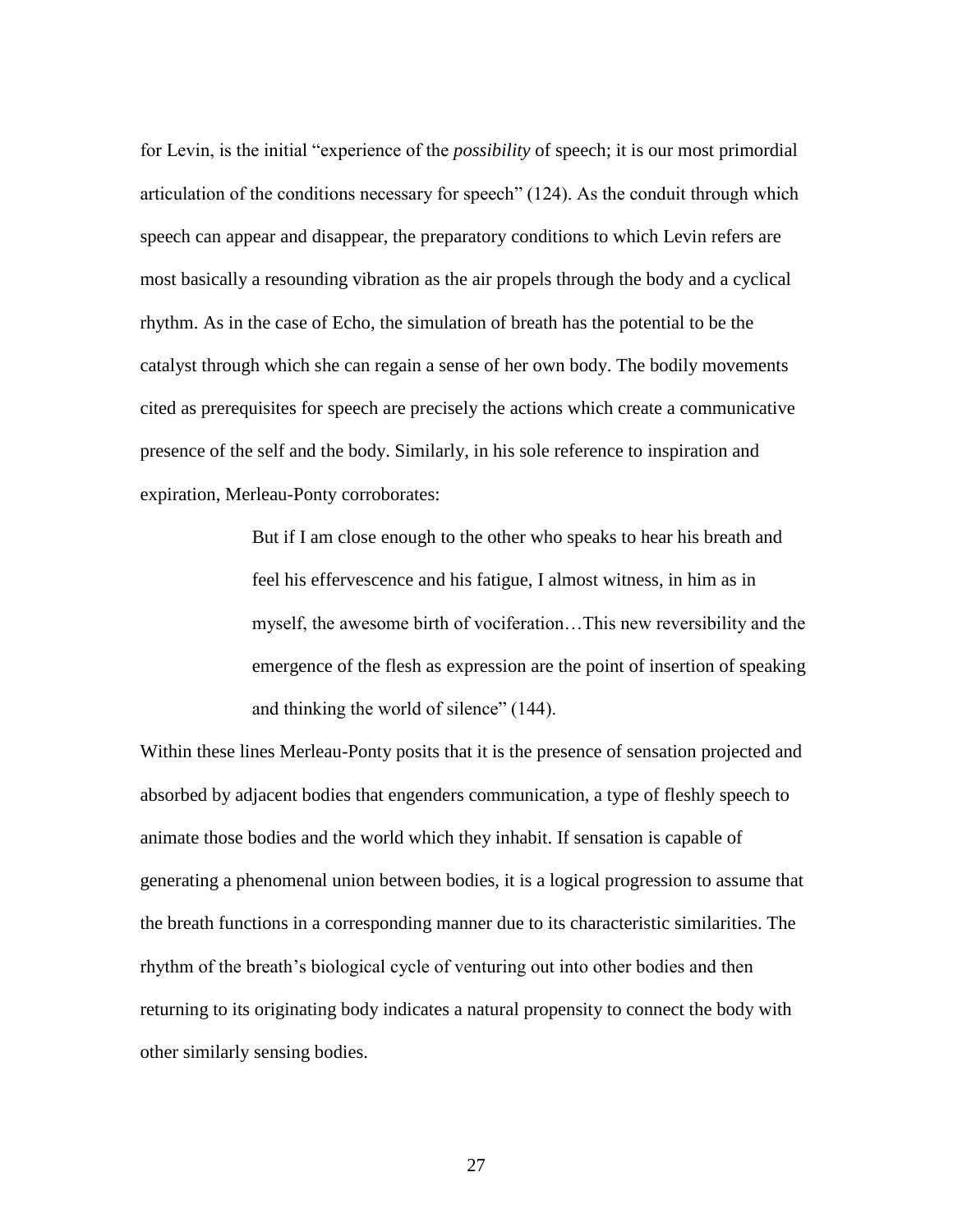Though Elizabeth Grosz's *Chaos, Territory, Art* is not uniquely focused on the breath, she asserts that the sensations originating from the body are a deliberate means through which the body learns of itself within the world through the beneficial interactivity with other bodies. The vibration and circulation of the breath are a series of operational movements and rhythmic bodily processes which essentially function as sustainers and a "small capture of melodic and rhythmical fragments" which "is the tapping out of a kind of order of safety that protects the body through the rhythm of the earth itself" (Grosz 51-52). What Grosz perhaps means by this statement is that sensation operates in small moments of lived experience, manifesting in tangible signs from the body, like breath, which assist in reinforcing the body as an embodied subject through connectivity with another body. The lived body acts as a fortification against the threat of disembodied feelings through the constant reminder that the body is still a subject and made present and active even in the midst of intercorporeal sensation. Grosz asserts that one's rhythmic body is the means through which individuals delineate their selves, bodies and surrounding environment. The breath reminds its generative body that while it breathes, it lives, not in isolation but with others. As a result, the self becomes reembodied with the sensory recognition of its own doing in addition to the impact it makes upon other sensing bodies. She continues, in a footnote, to allude to the vibratory rhythms produced upon an entry into the world to establish the body as an intercorporeal subject: an intensifying series of first vocalizations consisting of "sob[s], gulp[s] and breath[s]" (51). These articulating signals, derived from the respiratory process, are rhythms through which the body comes to know itself, to secure and protect its presence in the world.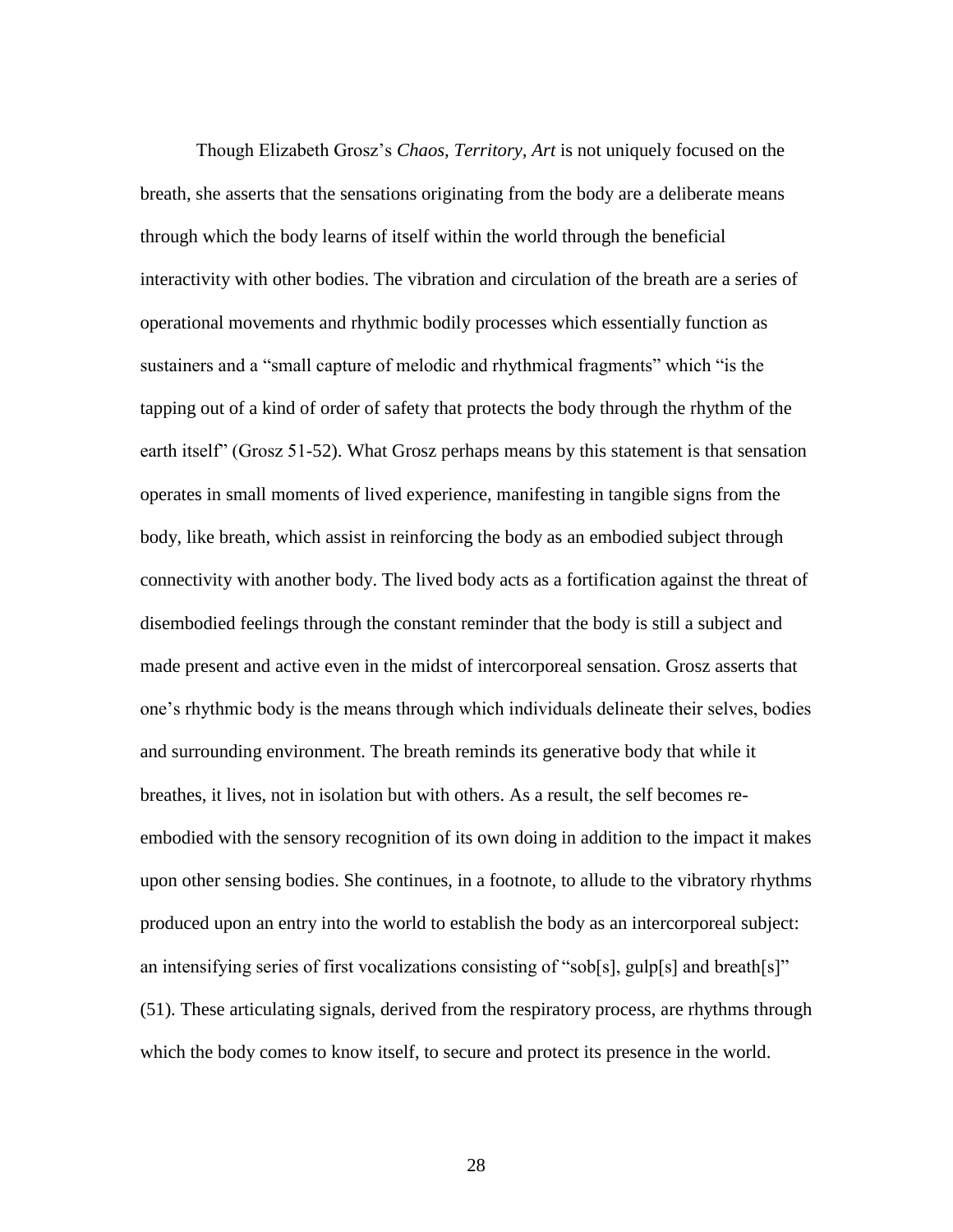These rhythms of respiration are conducted in continuous refrains and are echoed manifestations of the lived body.

However, for Merleau-Ponty, these remarkably telling signals from the body are often ignored as defining moments of embodiment. The complacency with which breath and the other senses are overlooked as they perform, communicate and intertwine is indicative of a failure to recognize the self as whole only through a shared embodiment. Without an acknowledgment of the sensory medium, without a concentration on those tiny moments of connectivity, Merleau-Ponty insists that the world would remain metaphorically silent as bodies would be rendered phenomenally immobile and isolated from one another. Bodies out of tune with the productive interactivity that sensation and the breath generate are limited to their own narrow bodily borders, unintentionally forsaking intercorporeality, and as a result those bodies experience the devastating feelings of disembodiment.

Tragically, it is the curse of Echo and of her presumed counterpart Narcissus to exemplify this disjointing in the extreme. An attempt to cure these disembodied feelings and an acknowledgement of the presence of interactive phenomenology is where Rossetti's and Merleau-Ponty's works respectively appear to collide: both propose the urgent negotiation of intercorporeal space to illuminate how bodies become embodied through one another's sensations and, in this particular case, how breath participates in that negotiation. Through Rossetti's attempt to re-embody Echo by modifying the capabilities of her traditional literary figure and Merleau-Ponty's theories of exchangeable sensations, there is a subtle commonality which suggests that bodily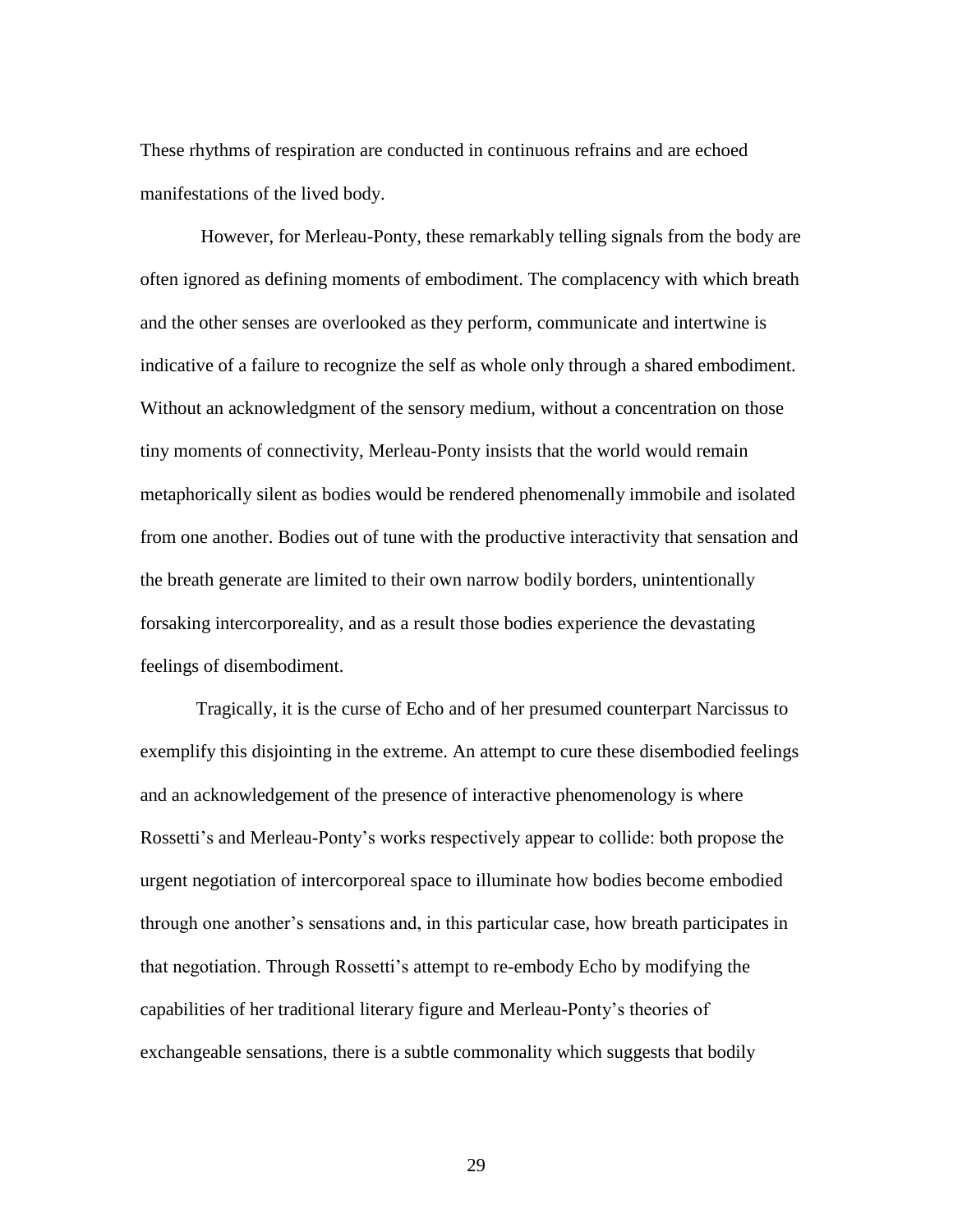experience compels an intercorporeal subjectivity that grounds the self within the world only in relation to other bodies. Rossetti approaches sensation actualized through respiration for the purpose of reviving an otherwise disembodied entity whereas Merleau-Ponty emphasizes the importance of recognizing the sensational interactivity already existing and engaging within and through the body. Though the ultimate stakes in their writings are approached from separate angles, the former being an effort to reunite the disjointed, the latter to awaken that which already exists, the basic undercurrent of their thoughts are profoundly similar. A reconsideration of respiration as a bodily ally of sensation reveals that it is a compelling conduit to experiencing the self through another sensing body. This analysis of breath is offered in hopes that it will produce a new perspective and means to know how one's body exists in the world with other sensing bodies and how those bodies phenomenally intertwine.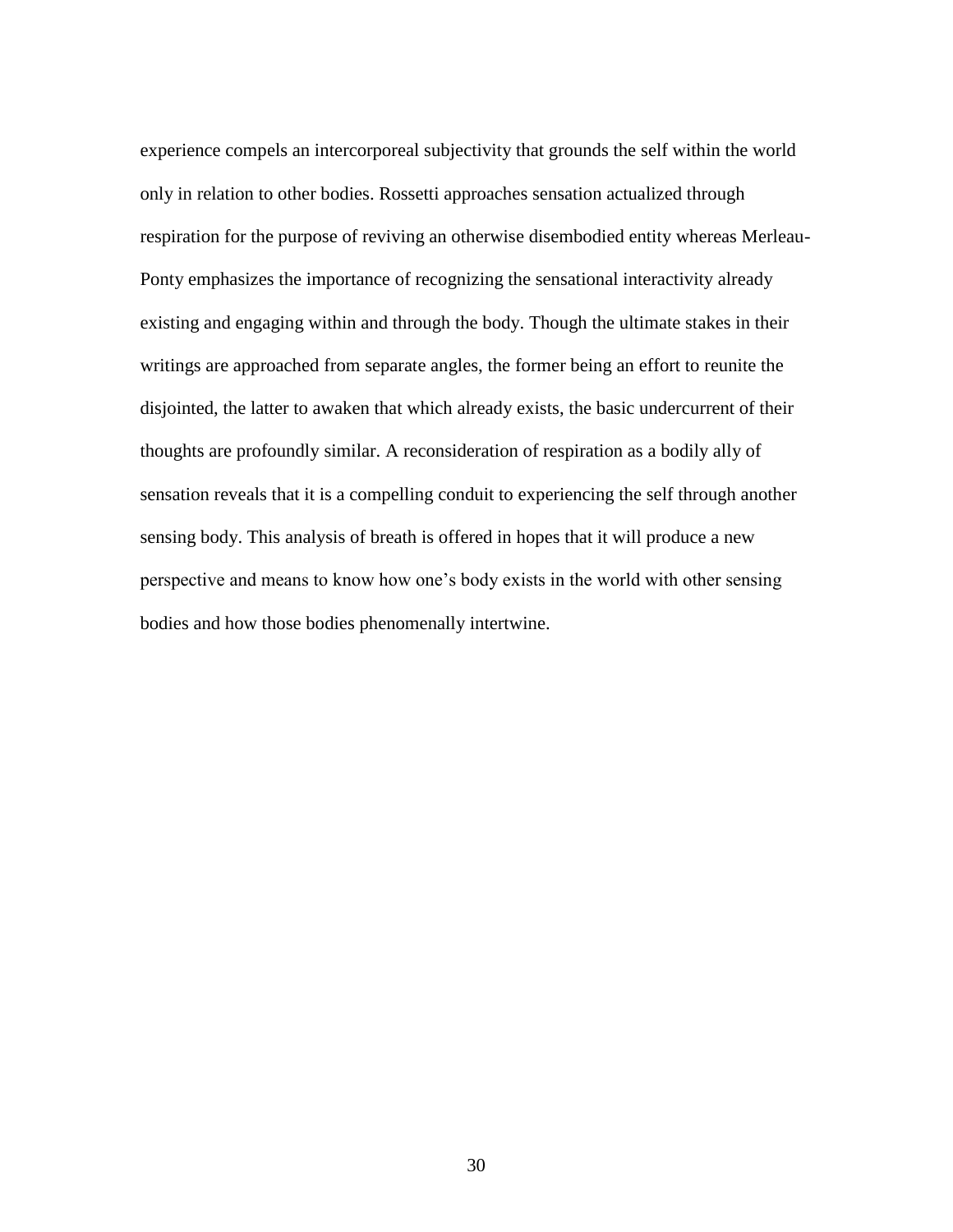#### WORKS CITED

*"*come, v." *OED Online.* March 2013. Oxford University Press. 3 April 2013

- *Derrida*. "On Echo and Narcissus." Kirby Dick and Amy Ziering Kofman. Jane Doe Films, 2006. Youtube.
- Grosz, Elizabeth. *Chaos, Territory, Art: Deleuze and the Framing of the Earth*. New York. Columbia University Press, 2008. Print.
- Levin, David Michael. "Logos and Psyche: A Hermeneutics of Breathing." *Research in Phenomenology.* Vol. XIV (1984): 121-147. *JSTOR*. Web. 1 March 2012.
- Marion, Jean-Luc. *The Crossing of the Visible*. Trans. James K.A. Smith. Stanford: Stanford University Press, 2004. Print.
- Merleau-Ponty, Maurice. "The Intertwining—The Chiasm." *The Visible and the Invisible*. Trans. Alphonso Lingis. IL: Northwestern University Press, 1968. Print.
- Merleau-Ponty, Maurice. "The Spatiality of One's Own Body." *The Phenomenology of Perception*. Trans. Colin Smith. New York: Routledge, 2002. Print.
- Morley, James. "Inspiration and Expiration: Yoga Practice through Merleau-Ponty's Phenomenology of the Body." *Philosophy East and West*. 51.1 (2001): 73-82. *JSTOR*. Web. 1 March 2012.
- Ovid. *Metamorphoses.* Trans. A.D. Melville. New York: Oxford University Press, 1986. Print.

"respiration, n.". *OED Online*. March 2013. Oxford University Press. 3 April 2013